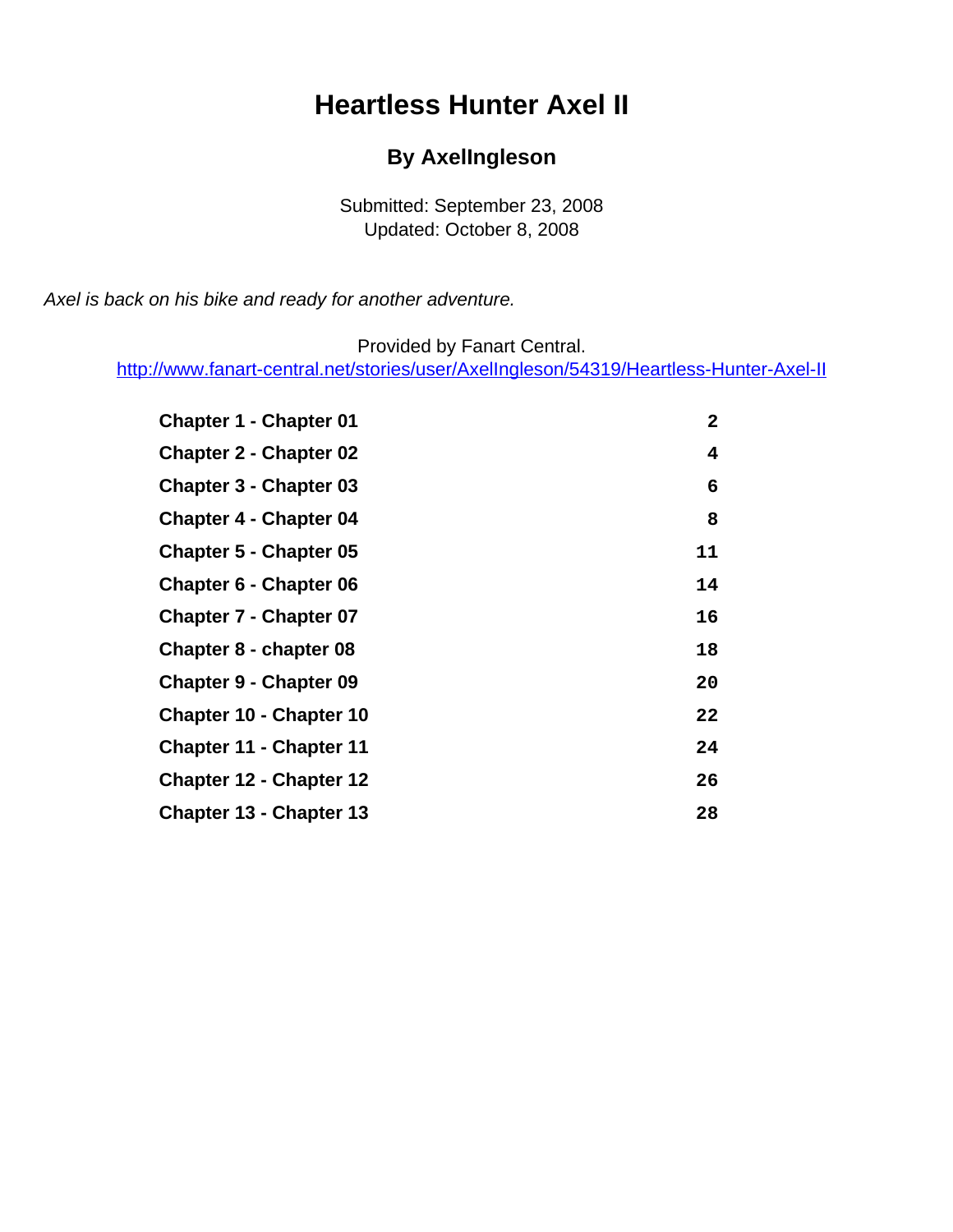#### <span id="page-1-0"></span>HEARTLESS HUNTER AXEL II: THE 7 REALMS OF KING RIKU

-Chapter 1: Destiny Islands-

A week had gone by since King Riku had claimed the throne. The people of Destiny Islands had pretty much gotten used to the young King by now, though a few still claimed he was too young.

Axel had gotten a better motorcycle, one that was black but adorned with flames. It greatly resembled the one that Cloud had been seen riding around back at Radiant Garden. Where Cloud's motorcycle had come from only he knew. According to Aerith's letters, which King Mickey had made sure Riku and Sora received, it greatly annoyed most of the people of Radiant Garden.

There was another problem. With Cloud's return had come the return of Sephiroth. The two men had been locked in a fierce embrace, battling each other over a small bundle that was lodged between the two men, each of whom was determined to possess it.

It was only after Cloud had lost the battle, and Sephiroth had walked off with the small bundle clutched securely in one arm, that Aerith and Leon learned the truth about it.

It was a child. One reborn from the Lifestream. Cloud had called the infant Kadaj.

King Riku smiled as he set down the letter and looked over at Sora.

"You ever think of settling down?"

"Sometimes," Sora admitted. "But there's something that I still don't know how to do."

"And that is?"

"Propose to a King," Sora replied.

"I think King Mickey is happily married, Sora," Riku joked.

"I didn't mean him!" Sora wailed.

"I know," Riku smiled. "I'm a little scared, too, Sora."

"Of what?" Sora asked.

"Of saying 'yes' to the worlds' greatest hero."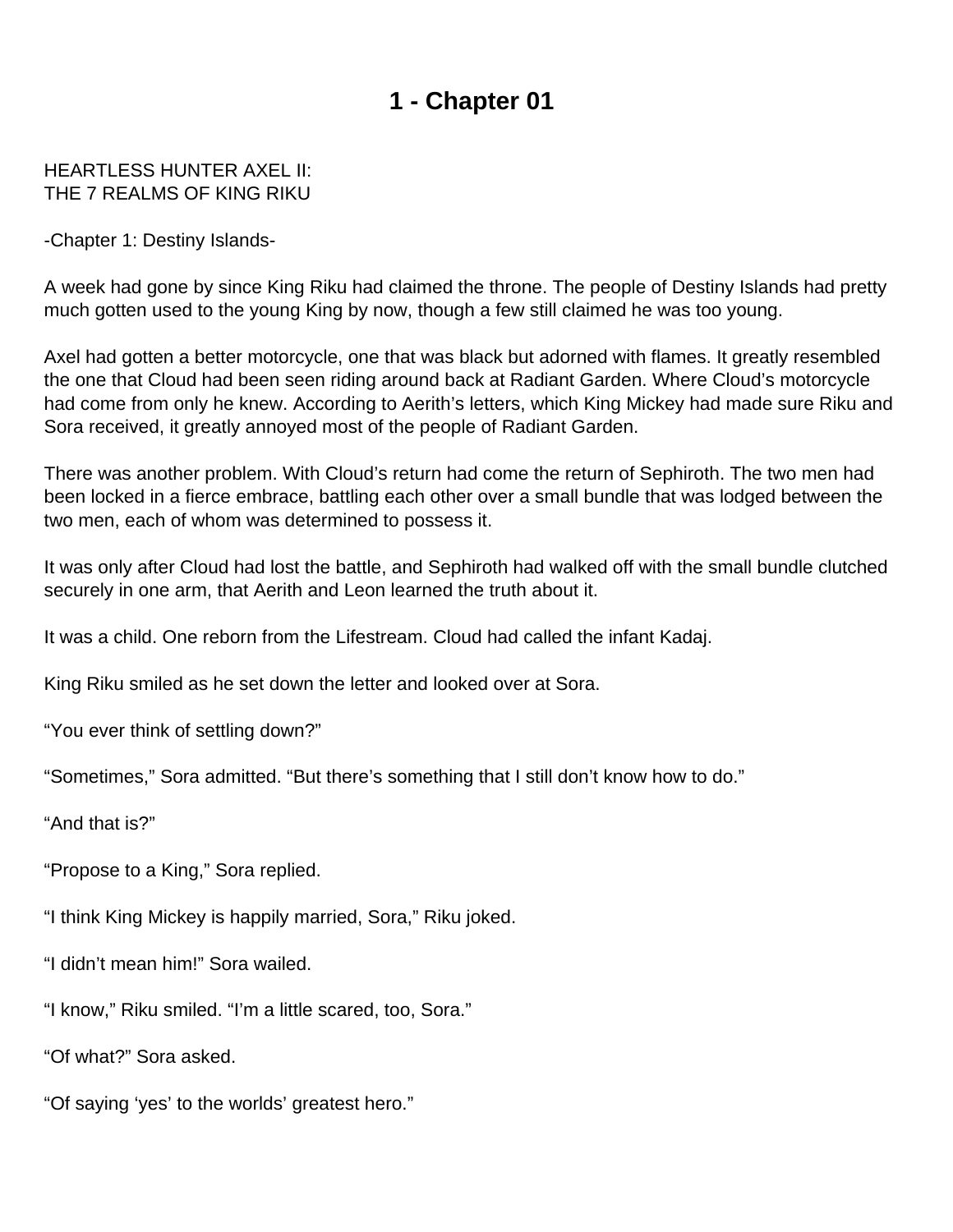"Why would you say 'yes' to yourself?"

Riku blushed. He was about to give Sora a soft kiss when Axel's motorcycle sped down the long room and skidded to a stop just before the throne.

Axel bowed, politely, though he stayed on the motorcycle.

"The Heartless seem fewer these days, but they're also fiercer," he told them.

"As is their enemy," Sora noted.

"Axel," Riku scolded, "how many times must I ask you not to ride your motorcycle into the throne room?"

Axel shrugged. "Oh, by the way. Demyx finally said 'yes'."

"I'm happy for you," Riku told him.

"So am I," Sora agreed.

"Have you set a date for the wedding?"

"Next month," Axel replied. "What did the letter from Aerith say, by the way?"

Axel had known of the letters from Aerith since King Mickey had first started delivering them, since Demyx was the one who actually passed the messages to King Riku once they reached the throne room.

"Apparently Sephiroth is a father now," Riku replied. "He and Cloud had a major custody battle over the infant and Sephiroth won."

"I can't believe anyone would give custody of a child to Sephiroth," Axel muttered.

"The battle was fought with swords, not with a lawyers," Riku explained. "And Cloud's lucky to be alive. Apparently Sephiroth was more interested in obtaining the baby than with finishing off Cloud."

"Why would Sephiroth want a child?" Axel wondered aloud.

"The same question occurred to me," Riku admitted. "It does seem strange."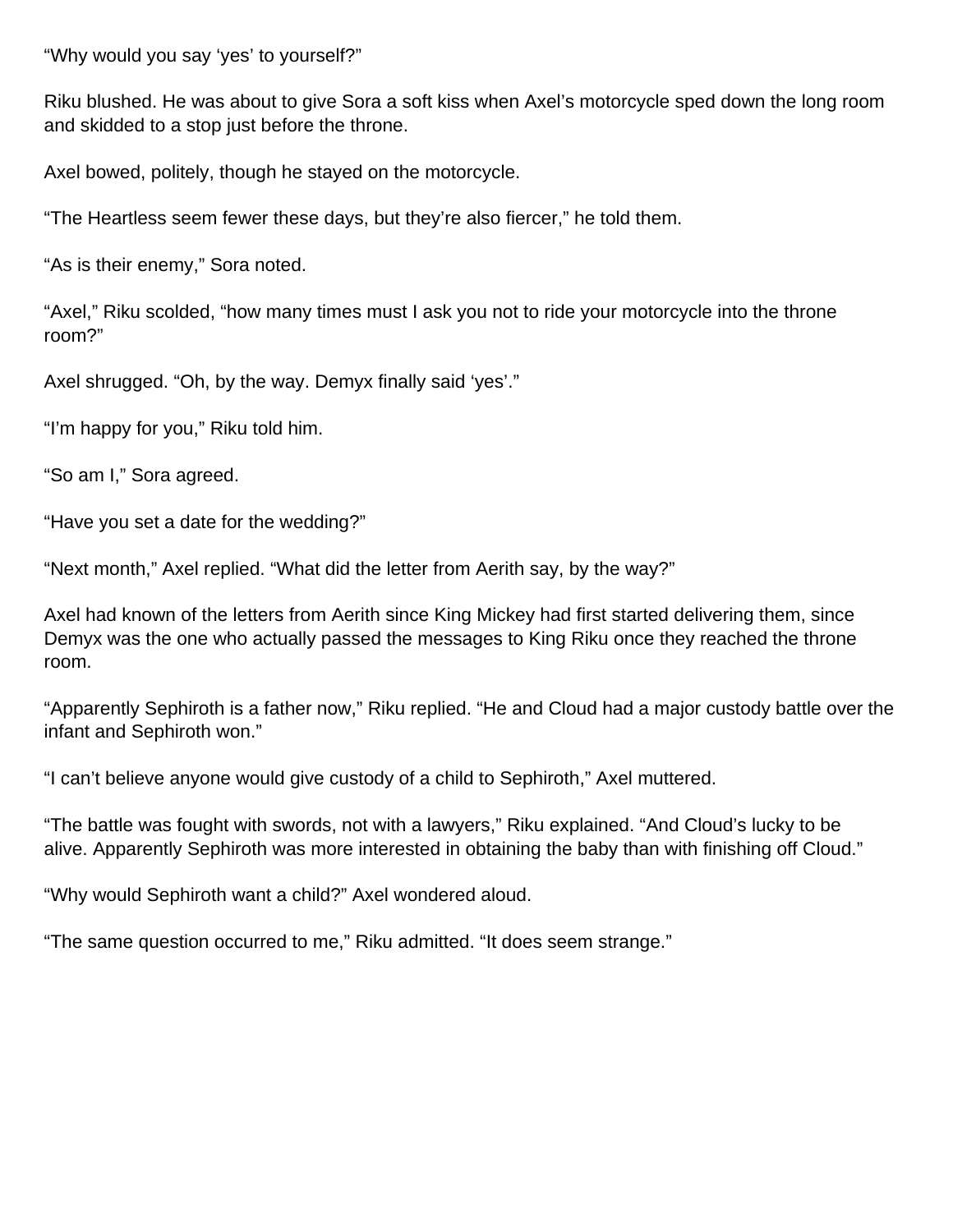#### <span id="page-3-0"></span>HEARTLESS HUNTER AXEL II: THE 7 REALMS OF KING RIKU

-Chapter 2: Destiny Islands Part 2-

Demyx stepped forward and bowed. There was a fresh letter in his hand.

"New tidings from Aerith?" Riku asked.

"No, sir," Demyx replied. "It's, from King Mickey."

"What does it say?" Sora asked Riku as Demyx handed him the letter.

Riku opened the letter and read:

"To King Riku. As you know, Sephiroth has recently taken custody of an infant named Kadaj. Not much is known about this child, or why someone like Sephiroth would want to raise an infant. I ask that you send Sora to Radiant Garden and have Leon check it out. Do not ask Cloud. As you know, he has a past history with Sephiroth that makes it impossible for him to conduct an impartial investigation. I ask you to take on this task, because of a reason I have only just become aware of and must inform you of as well. Radiant Garden, as well as five other realms, falls under your dominion. The seven realms which you hold sway over are: Destiny Islands, Radiant Garden, The World That Never Was, Twilight Town, The Twilight World (the one you were in before you finally returned to Destiny Islands), and Castle Oblivion. Please take good care of them. Best wishes, King Mickey."

Sora's eyes were wide. "Wow, Riku! You certainly have a lot of subjects."

"And some of them are Heartless," Riku realized, thinking of the World That Never Was. "I have the feeling they're not going to pay too much heed to the idea of a human king."

"They don't even respect us Nobodies," Axel pointed out. "So you're probably right about that. What about this Sephiroth you speak of. Is he likely to respect your reign over him?"

"Sephiroth is pretty much a lone wolf when it comes to authority figures from what I've been told," Riku recalled. "It was the reason he was never approached by the Organization. I'm surprised you didn't know that. But then, you were something of a lone wolf, too. So I guess it's no surprise that they didn't trust you."

"Hey, he saved my life," Sora argued.

"I know," Riku smiled. "Sorry, Axel. I didn't mean to imply that you weren't worthy of our trust."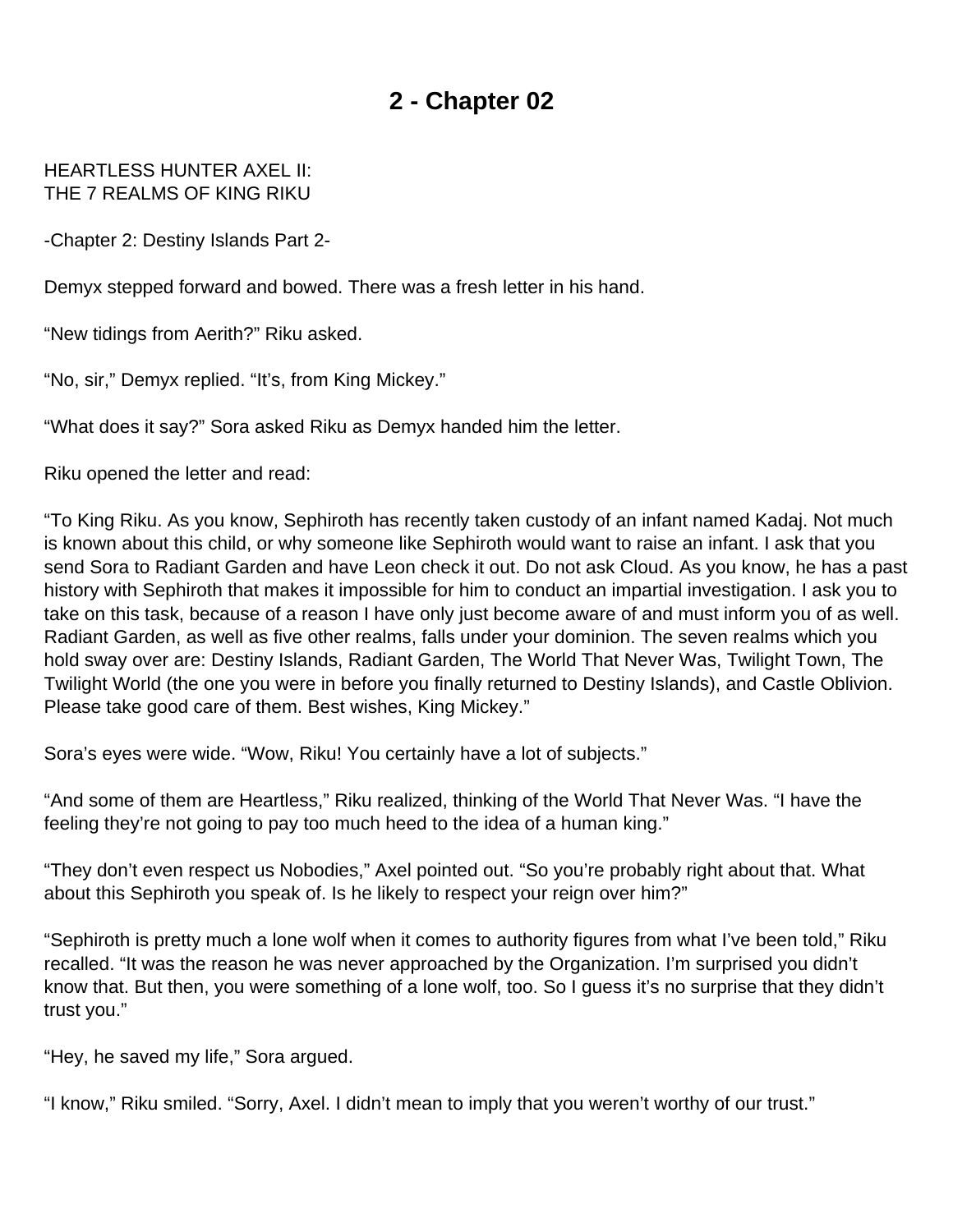"Quite alright," Axel smiled. "I don't care if you trust me or not. All I care about is Demyx's trust." That was, of course, untrue. Axel did care a great deal about what young King Riku thought of him. He just wasn't about to admit it.

Riku knew this, but did not press the issue. Instead he turned to Sora.

"Sora, I've read King Mickey's request, and I've decided that it is a reasonable request. Demyx, please take a letter."

Demyx pulled out a pen and paper and nodded that he was ready.

"To King Mickey. Received your letter. I was a bit surprised about the number of Kingdoms under me. I hope I'll be able to rule them all fairly and give each one the attention it deserves. Putting that aside for now, I will be glad to send Sora to Radiant Garden to investigate Sephiroth's sudden interest in fatherhood. I will be sending Axel along with him since his loyalty to us has been proven many times over."

Demyx looked like he wanted to make a protest, but he held it back.

Riku continued. "Demyx seems a little concerned, but I will reassure him that Axel will be fine and that I'm sure that he and Sora will complete their mission safely. Yours in friendship, King Riku."

Demyx finished the letter and gave it to Riku to sign. Then, he placed it in its carrier and sent it off to Disney Castle.

"Demyx," Axel said, taking his fiance's hand. "I'll be alright. I promise. And I'll be sure to protect Sora, your majesty," he added, addressing King Riku.

King Riku nodded. "I have every faith in you, Axel. Your mission begins now. There is no reason to wait. You have your orders. As your King, I expect you to follow them. As your friend, I know you will succeed and have every faith in you. Sora, as your fiancé, I will miss you and will await your return with all of my heart."

"I'll come back to you as quickly as I can," Sora promised, wondering how things would go if he actually met Sephiroth, now that the One-Winged Angel was a father, and doubtlessly a very protective one at that.

"Go safely, Sora," Riku told him.

"Stay with me, Axel!" Demyx pleaded. "Don't go! You won't come back if you go!"

"I have to go," Axel apologized. "But don't worry. I will come back. I promise you, Demyx. I will come back." He stepped off his motorcycle long enough to give Demyx a hug. Then, climbed back on and motioned for Sora to join him.

Then, he turned his motorcycle and sped back down the corridor. As he made his way forward, he opened a dark portal in front of them. The motorcycle reached the portal, sped into it, and was gone.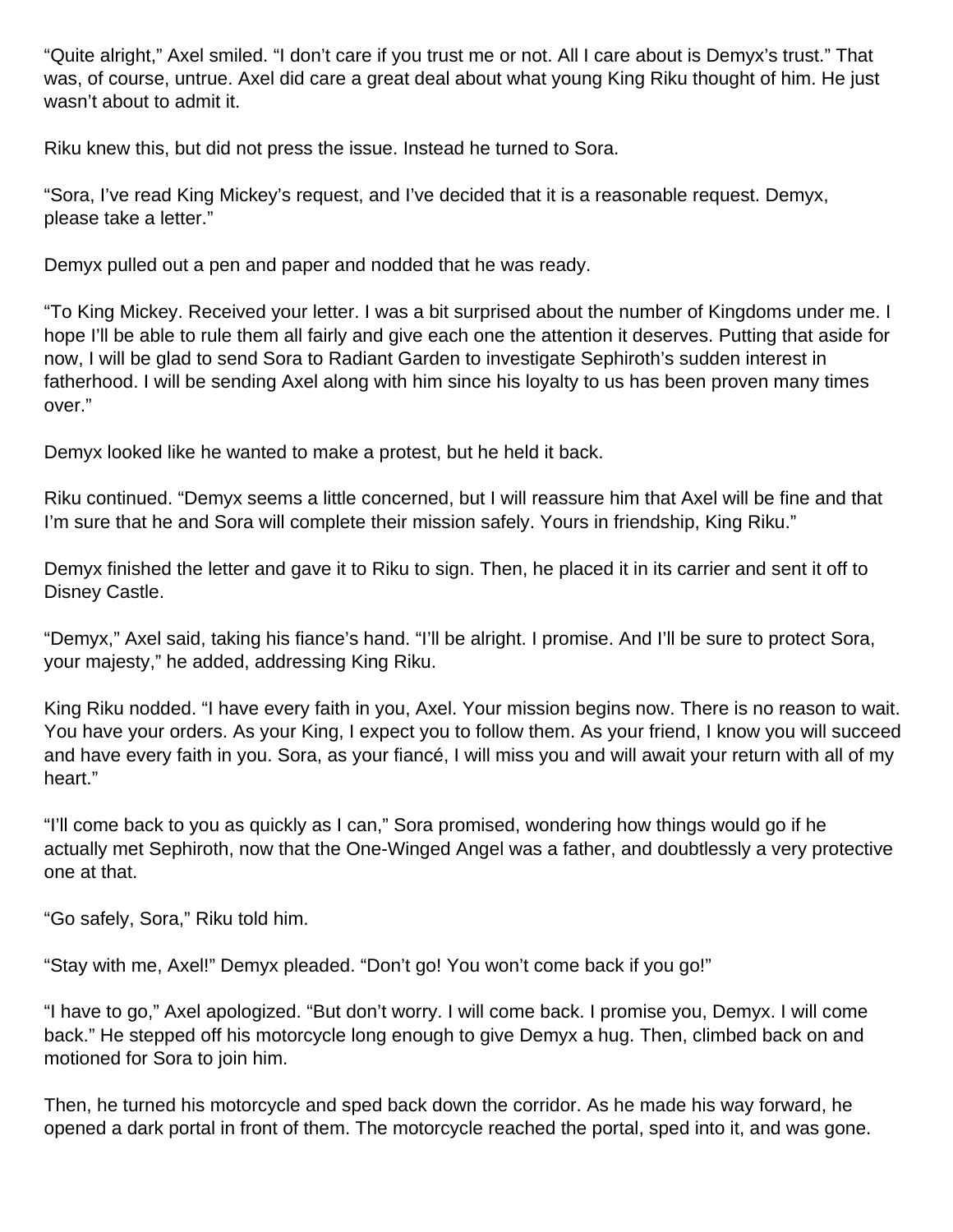#### <span id="page-5-0"></span>HEARTLESS HUNTER AXEL II: THE 7 REALMS OF KING RIKU

-Chapter 3: Radiant Garden Part 1-

A single black wing was wrapped snugly around a small silver-haired infant. Silver hair fell in curtains around the face of the one-winged angel who gazed down at his new son.

"We'll be alright, Kadaj," he said. "Cloud cannot touch us now. He will not dare risk the life of an infant, and I'm too powerful for him to defeat at any rate. But come. I do not require food at this time, but you must be hungry." He pulled a bottle from his supply sack and quietly fed it to the tiny bundle in his arms. He didn't care what anyone thought of this, though he was certain it would've raised Cloud's eyebrows high enough that they would have been hovering over his head.

"Why do I care so much about you?" He asked Kadaj as the infant drank from its bottle, occasionally making little happy noises. "I suppose I'll never know, will I? Well, it's not important. All that matters at this point is that we stick together."

Just behind the last turn in the canyon that led to the plateau on which Sephiroth now played father to the infant Kadaj, Cloud watched and waited. He didn't know what Sephiroth was up to, nor why he should take a sudden interest in paternity. All he did know was that the baby was in danger as long as it was in the hands of such a vile demon. He would get the child from the ex-General as soon as Sephiroth's guard was down.

"I know you're there, Cloud," Sephiroth said, not bothering to turn in Cloud's direction. "Don't you dare try anything. I'll stop at nothing to protect my son. I mean that."

Cloud back his motorcycle up, then turned around and sped off back to Merlin's house.

When he got there, he saw that Sora was present once again.

"Sephiroth is acting all domestic," he said, as if he didn't believe what he was seeing for a minute. "Of course it's all an act. I doubt for a minute that Sephiroth actually cares about what happens to a baby."

"King Riku has asked that Leon take over the task of watching Sephiroth," Sora told Cloud. "With all respect."

"I'm the more logical choice," Cloud argued.

"Actually, you're not," Axel pointed out. "You have a history with Sephiroth which makes it impossible for you to keep an open mind about the situation."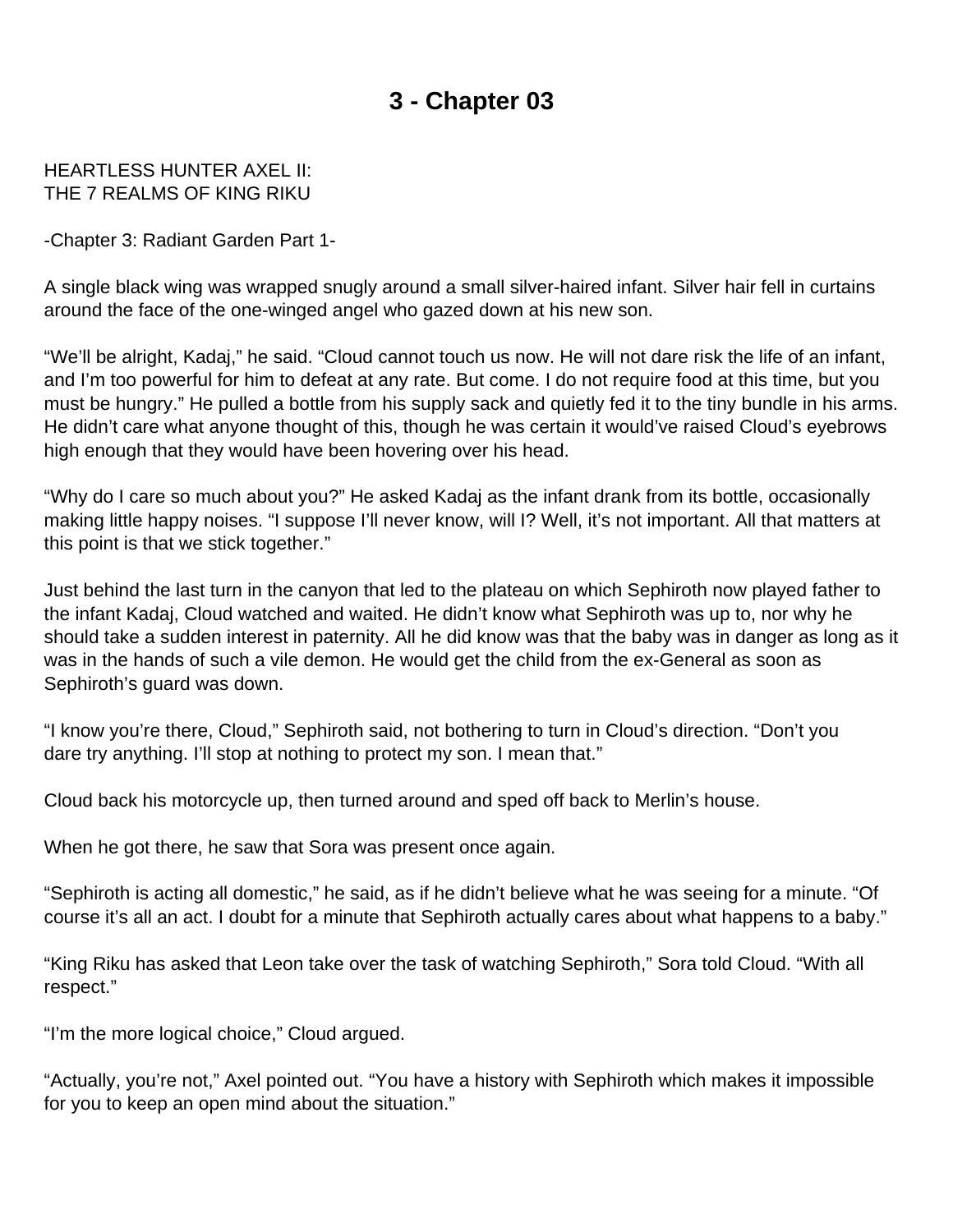"There's nothing to keep an open mind about," Cloud snarled. "Sephiroth is pure evil. He has no business playing house with a baby."

"We don't know that he's playing," Aerith pointed out. "He could be serious. People act very different when dealing with infants. Something tells me that he genuinely care about the child."

"What do you know of this Kadaj," Sora asked.

"Only that he came from the Lifestream," Aerith replied. "Merlin says that he lived before and the name comes from that past life. What interest he holds for Sephiroth we won't know until Leon completes his investigation."

"Leon," Laguna asked. "Are you planning to go?"

"It's a direct order from the King," Leon told the older man. "I have no choice."

"Of course you have a choice," Sora told him. "Riku will understand if you choose not to go. Sephiroth is very dangerous, and being a protective father will doubtlessly make him more so."

"No," Leon shook his head. "I'll go. I have great respect for King Riku."

"Thank you," Sora said, gratefully.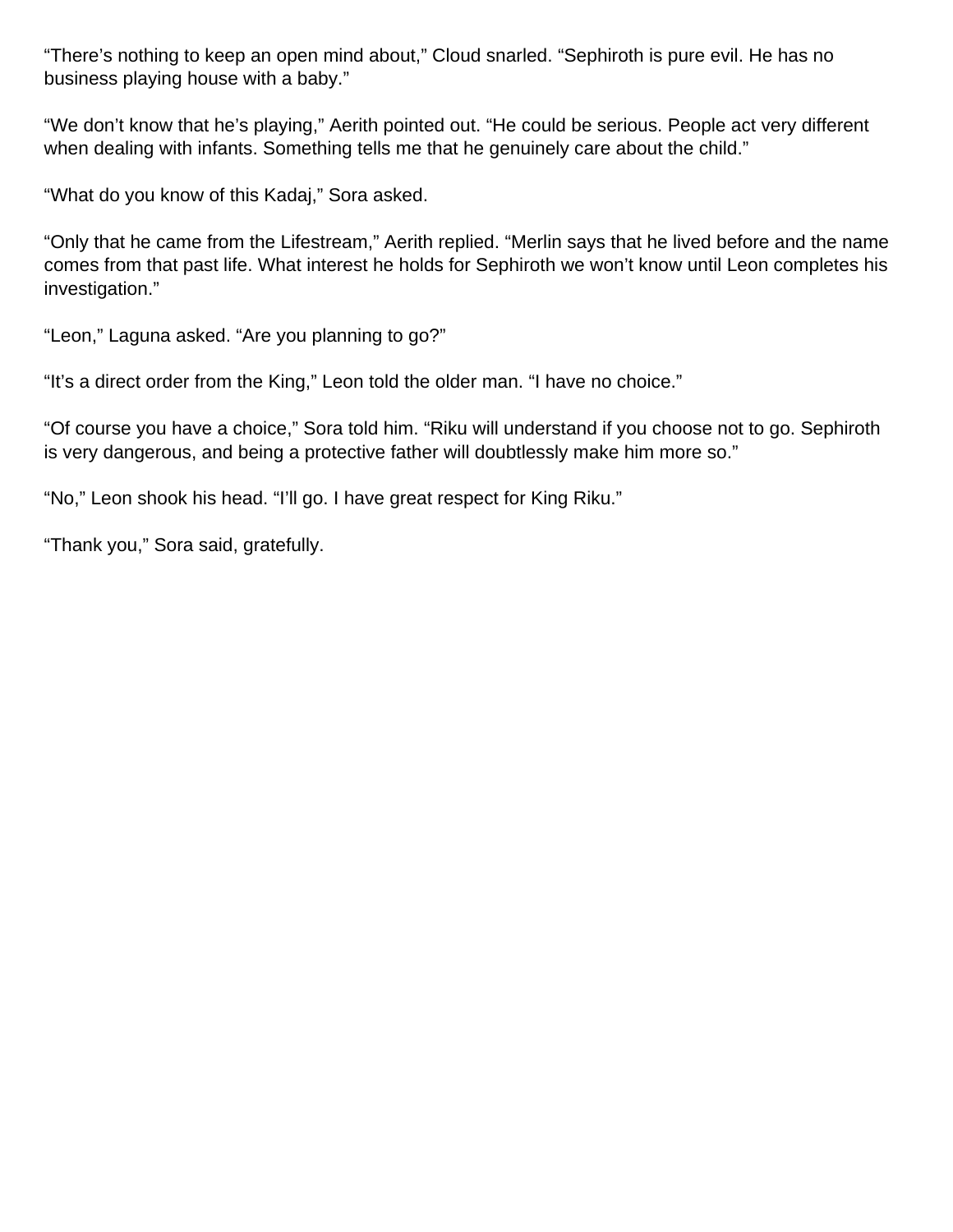#### <span id="page-7-0"></span>HEARTLESS HUNTER AXEL II: THE 7 REALMS OF KING RIKU

-Chapter 4: Radiant Garden Part 2-

"What happens if Sephiroth is serious about being a father?" Sora wondered aloud.

"He's not serious," Cloud insisted. "The whole thing is nothing but a cruel joke. He cares about as much about the infant as I currently care about him."

"You have a serious issue with putting the past aside, don't you?" Axel asked.

"You try forgiving someone who burned down your entire home town."

"Must you constantly remind me that he was a fire-user like me?" Axel complained.

"He was nothing like you," Cloud assured him. "You're not cruel or selfish."

"I can be if I want to," Axel pointed out. "And so can you. You're being that way right now."

"By trying to save a baby from Sephiroth?"

"What if Sephiroth is the best choice for him as a parent?" Axel asked, taking the part of devil's advocate.

"Best choice?! How the heck can Sephiroth be the best choice?"

"Did it ever occur to you that this Kadaj may have talents that only Sephiroth can understand?" Axel asked.

"If he turns out to be a fire-mage, I'll give custody to you."

"I already have my hands full with Demyx and my own offspring," Axel explained. "I don't need another mouth to feed at this time."

"You would give custody of a child to someone like Sephiroth?" Cloud demanded.

"Take it from someone who knows personally, even a Nobody has strong feelings when it comes to protecting their own child."

Cloud headed for the door.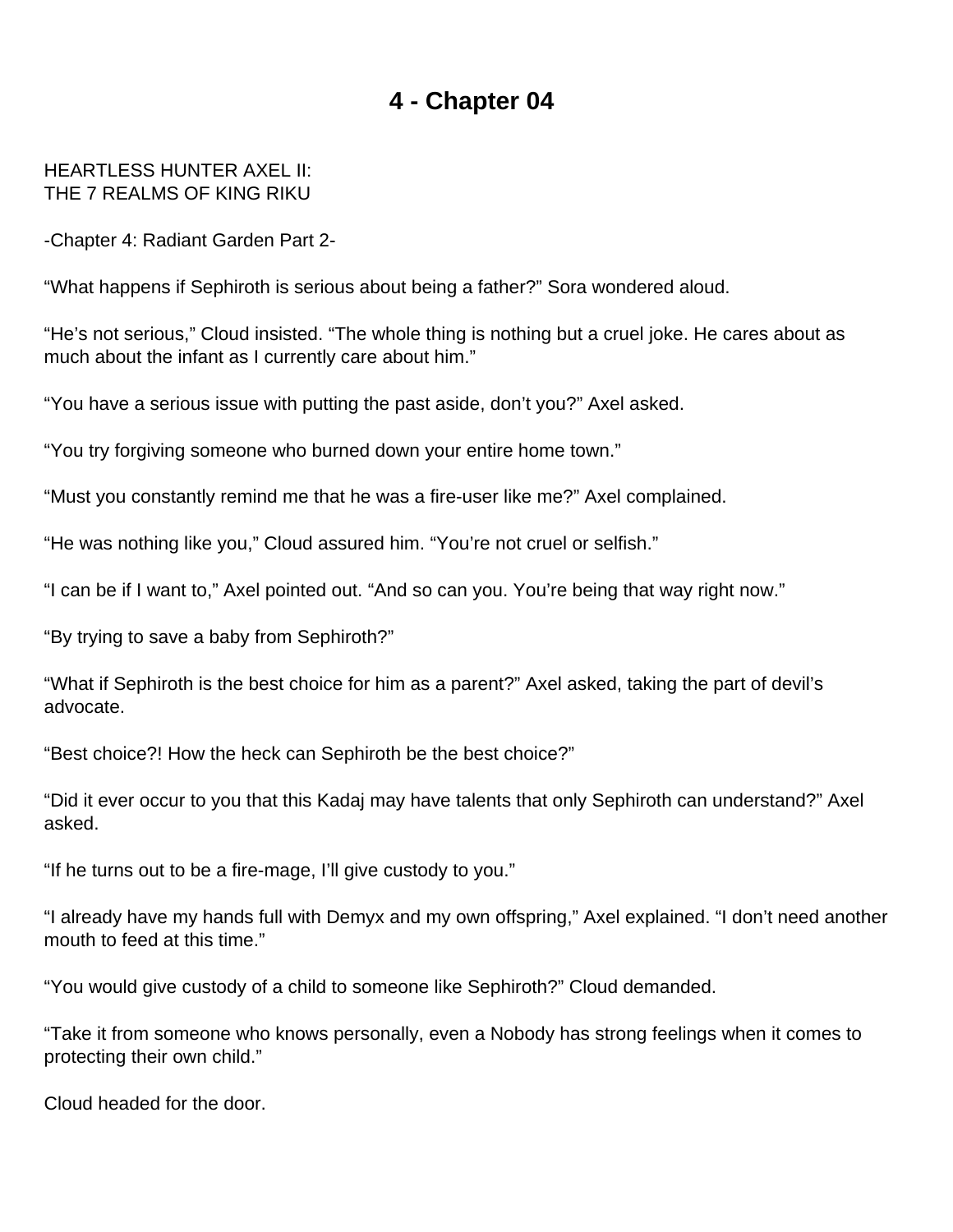"Where are you going?" Aerith asked.

"To see what Sephiroth is up to." Cloud replied as he walked through the door and let it close behind him.

"Axel," Sora began.

"I'm on it," Axel nodded, following Cloud out the door and climbing onto his own motorcycle to continue the pursuit, increasing speed to catch up with the blond.

"Stop following me," Cloud said, after a while.

"No can do," Axel told him. "Sora sent me to keep an eye on you."

"Fine," Cloud said, huffily. "But keep out of my way."

"Can't do that either." Axel shrugged. "I have my orders. And you don't want to know what I can do if I'm pushed. So behave yourself."

Cloud glared at Axel. And Axel glared right back, refusing to be cowed by the spiky-haired swordsman.

After a while, they mutually backed down, each one bearing a grudging respect for the other.

"We should be watching Sephiroth, not squabbling," Cloud decided. "We have a baby to protect."

Axel followed Cloud to the plateau where Sephiroth was currently sitting down and holding little Kadaj.

"Looks serious to me," Axel told him. He turned to Leon who had been there for some time. "What's he been up to?"

"Feeding, cuddling, and changing diapers," Leon reported.

Cloud shook his head. "He's got you all believing that he cares about Kadaj," he said. "I don't care how many diapers he changes. He'll never make me believe it."

"Well, I can't believe anyone who wasn't serious about raising a baby would actually change a diaper," Leon argued. "I wouldn't."

"How does Kadaj seem?" Axel asked.

"He's fine," Leon replied. "He seems very happy."

"Looks like Sephiroth is being a good father," Axel decided.

"Sephiroth is good at deceiving people," Cloud warned them.

"Let's not assume anything until we know what's going on," Leon suggested. "Sephiroth may have a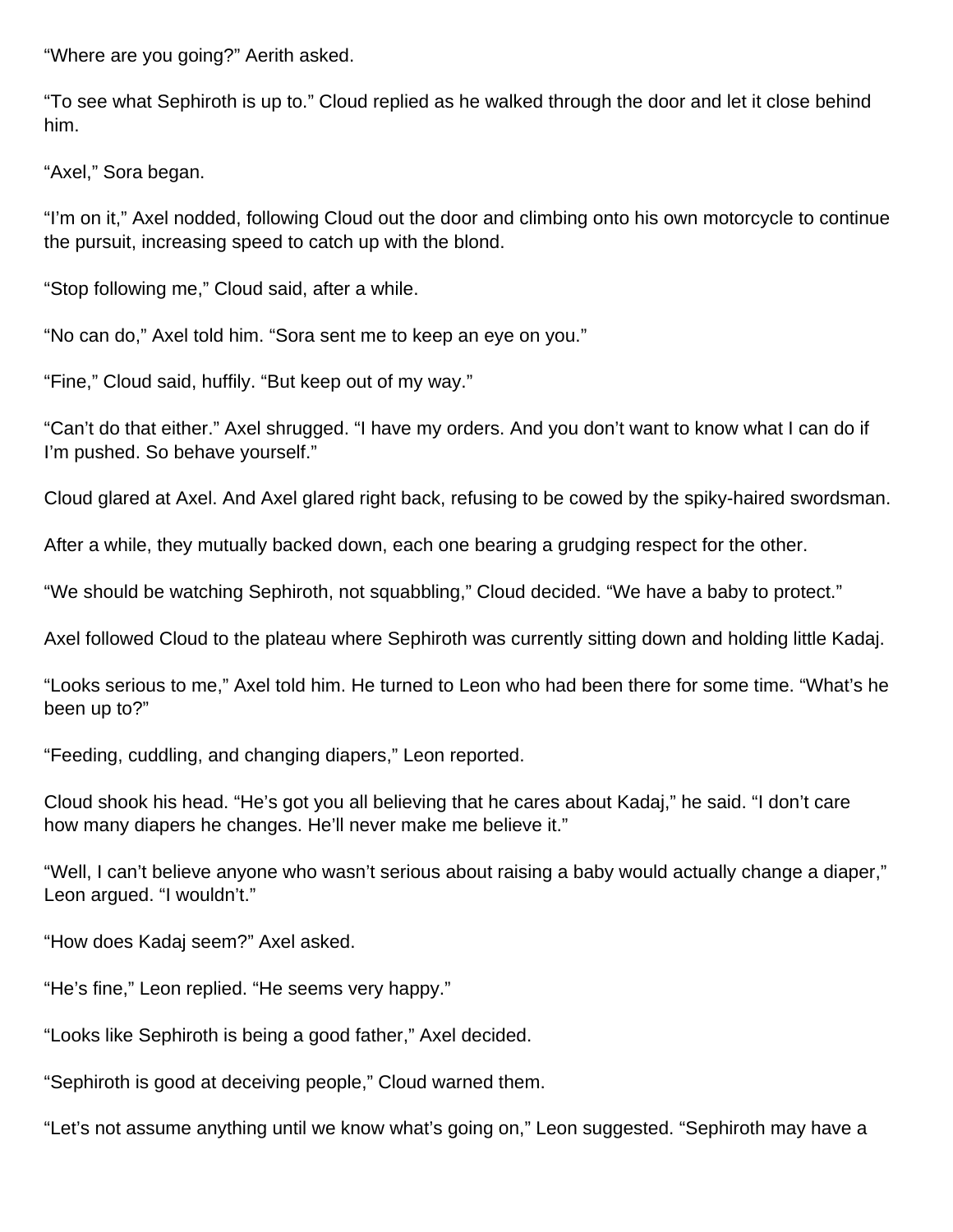reason for wishing to raise an infant."

"Such as?" Cloud asked, wondering why he was even entertaining such an idea.

"Maybe he wants an heir?" Axel offered.

Cloud heard a strange sound and looked in the direction it was coming from.

Out on the plateau, Sephiroth was singing a quiet lullaby to Kadaj.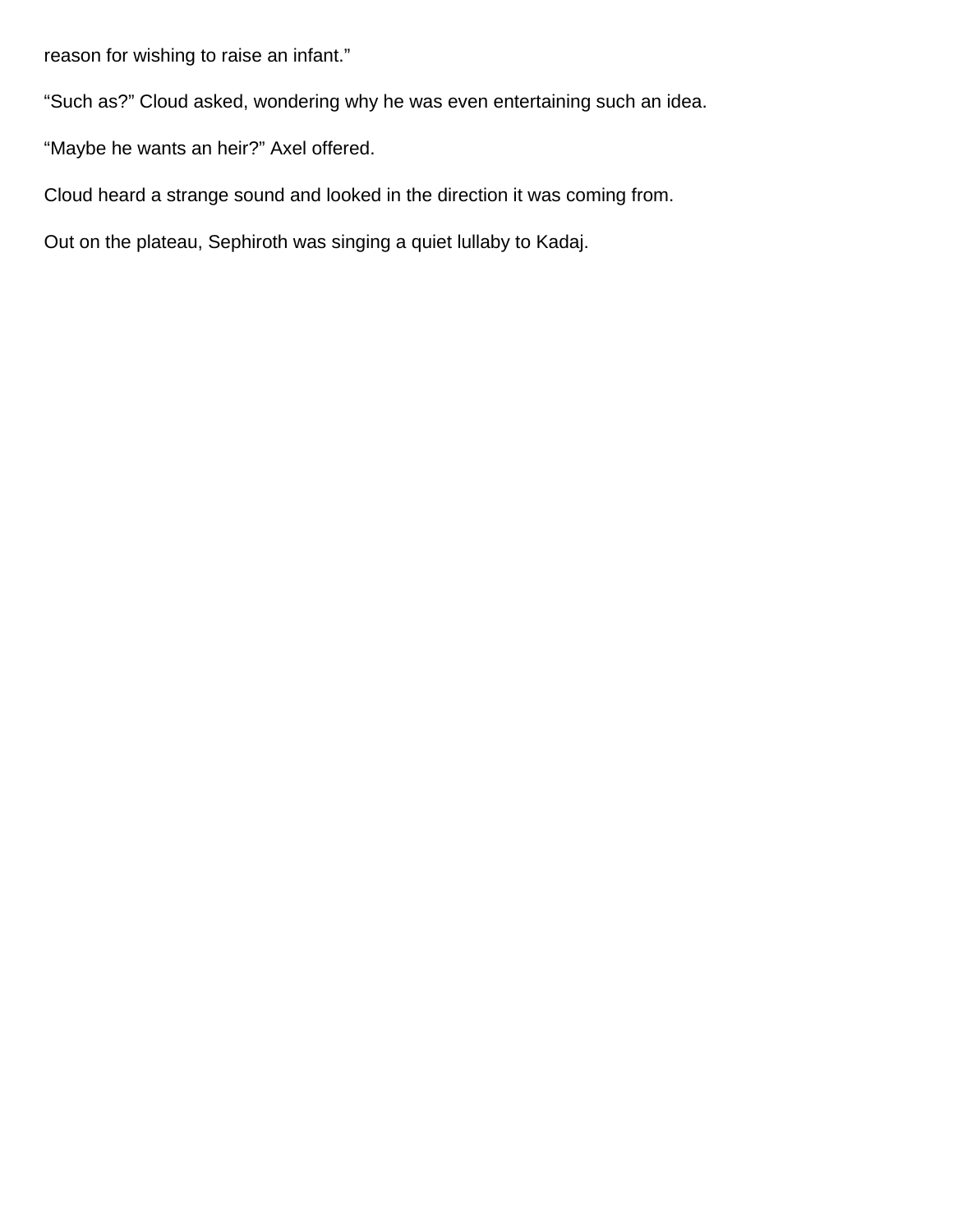#### <span id="page-10-0"></span>HEARTLESS HUNTER AXEL II: THE 7 REALMS OF KING RIKU

-Chapter 5: Radiant Garden Part 3-

Sora paced Merlin's floor as he waited for news of Cloud and Sephiroth. Both of them were a handful and he wasn't sure which one he was more concerned about.

"Pacing won't help," Laguna offered. "You may as well sit down and relax until they get back. Or go and see for yourself."

Sora nodded. "You're right," he said. "Why didn't I think of that in the first place? I should be there keeping an eye on Cloud. I shouldn't have sent Axel."

"You don't trust Axel?" Aerith asked.

"I trust him," Sora told her. "I just…"

"If you trust Axel," Laguna told him, "then stop pacing and let him do his job."

"Have you ever had experience with keeping an eye on people?"

"I was President of Esthar before my world was destroyed by the Heartless." Laguna replied. "It was the largest country there. So the answer to your question is 'yes'."

"How well do you know Leon?" Sora asked, deciding to try and relax for a bit.

"Better than most," Laguna smiled. "He spent a little time in my head when I was a Galbadian Soldier."

"Huh?" Sora blinked.

"It's a long story," Laguna shrugged. "There's also another reason, but I'm not ready to tell it yet."

Sora nodded understandingly and turned to Aerith.

"Do you think Sephiroth is being serious?" he asked.

"Something tells me he is," Aerith decided. "I'm not sure why I believe it, but I do."

Sora took a deep breath and let it back out. "I wonder what a child raised by Sephiroth will turn out like."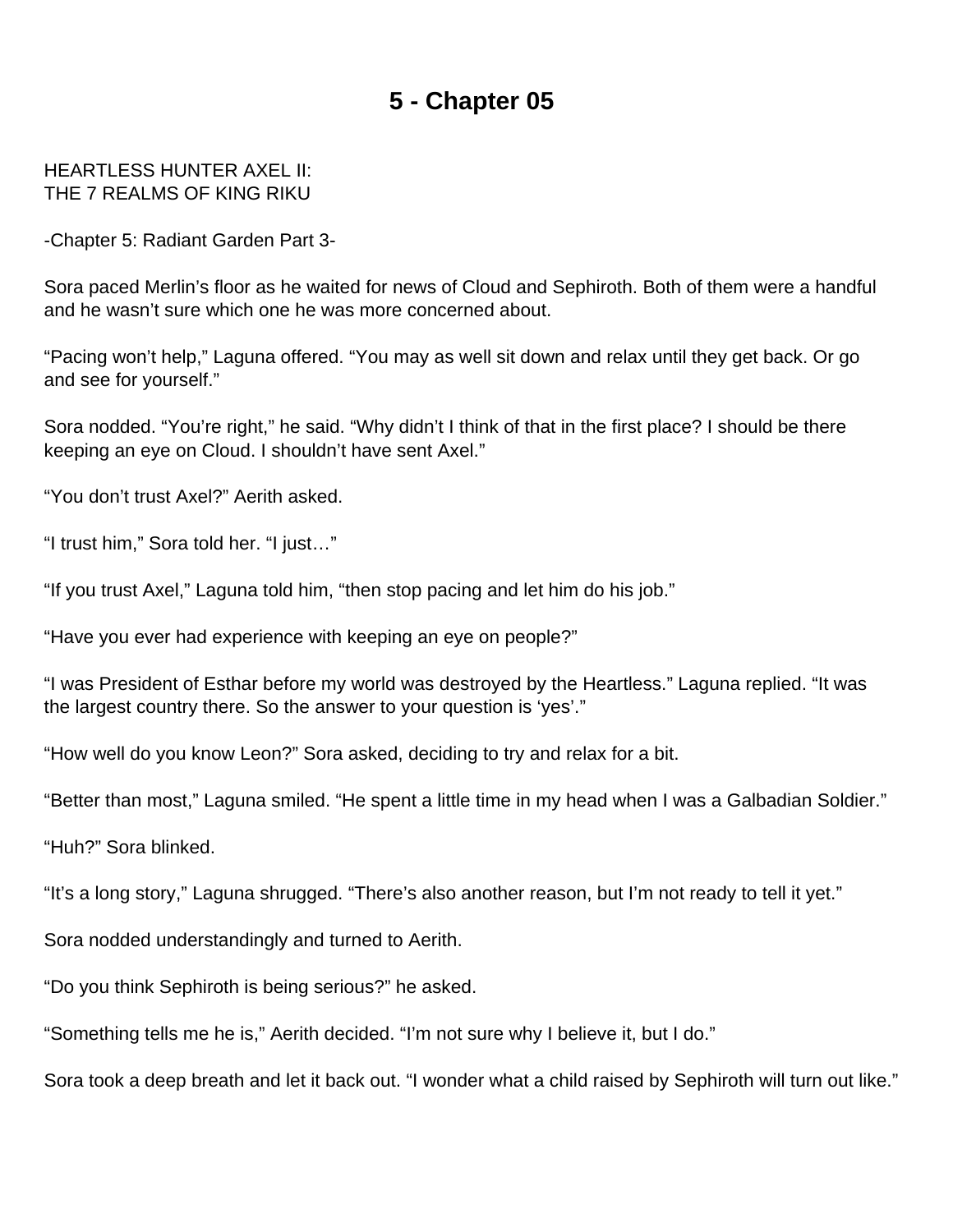"We'll just have to wait and see," Laguna decided. "I'm going to go retrieve them," Sora told them. "It's getting a bit late."

"I don't think they'll appreciate a curfew from someone who's a bit younger than they are." Laguna offered. "Let them be. They'll come home when they're hungry."

"I doubt it," Yuffie spoke up. "Cloud is obsessed with Sephiroth to the point of starvation. And I have the feeling that Axel won't abandon his mission."

"That still leaves Leon," Sora shrugged. "He has no reason to stay and watch."

"My son would never abandon an assignment without being called back in," Laguna blurted out, unintentionally giving out his secret.

"Your son?!" the rest of the room exclaimed.

Laguna covered his mouth in horror for a moment. Then in a panic he begged: "Please don't tell him! I'm not ready to let him know yet!"

"Don't worry," Aerith reassured him. "Your secret's safe with us, right?"

Everyone else nodded, except for Yuffie.

"Yuffie…" Aerith prompted.

"Right," Yuffie sighed. "I won't breathe a word. Ninja's honor."

"Thank you," Laguna sighed in relief.

It wasn't much later that Leon, Axel, and Cloud finally returned home.

"I wish he would show his hand," Cloud sounded exasperated. "I've got better things to do than watch Sephiroth play 'daddy'."

"Maybe he's already showing it?" Sora offered.

"He did change some diapers," Leon offered.

Yuffie snickered at this. Obviously the idea of the former General involved in such a messy domestic task amused her, as it did Aerith who was also laughing softly.

"Well, it sounds to me like Sephiroth is very serious about being a father," Sora decided. "Until there is new evidence to the contrary, I see no reason not to let him retain custody of Kadaj."

"Are you out of your mind?" Cloud demanded. "There's no way he's being serious. I've said it before and I'll say it again. I don't care how many diapers he changes or how many bottles he prepares. He's dangerous. Don't you get it? This is Sephiroth we're talking about."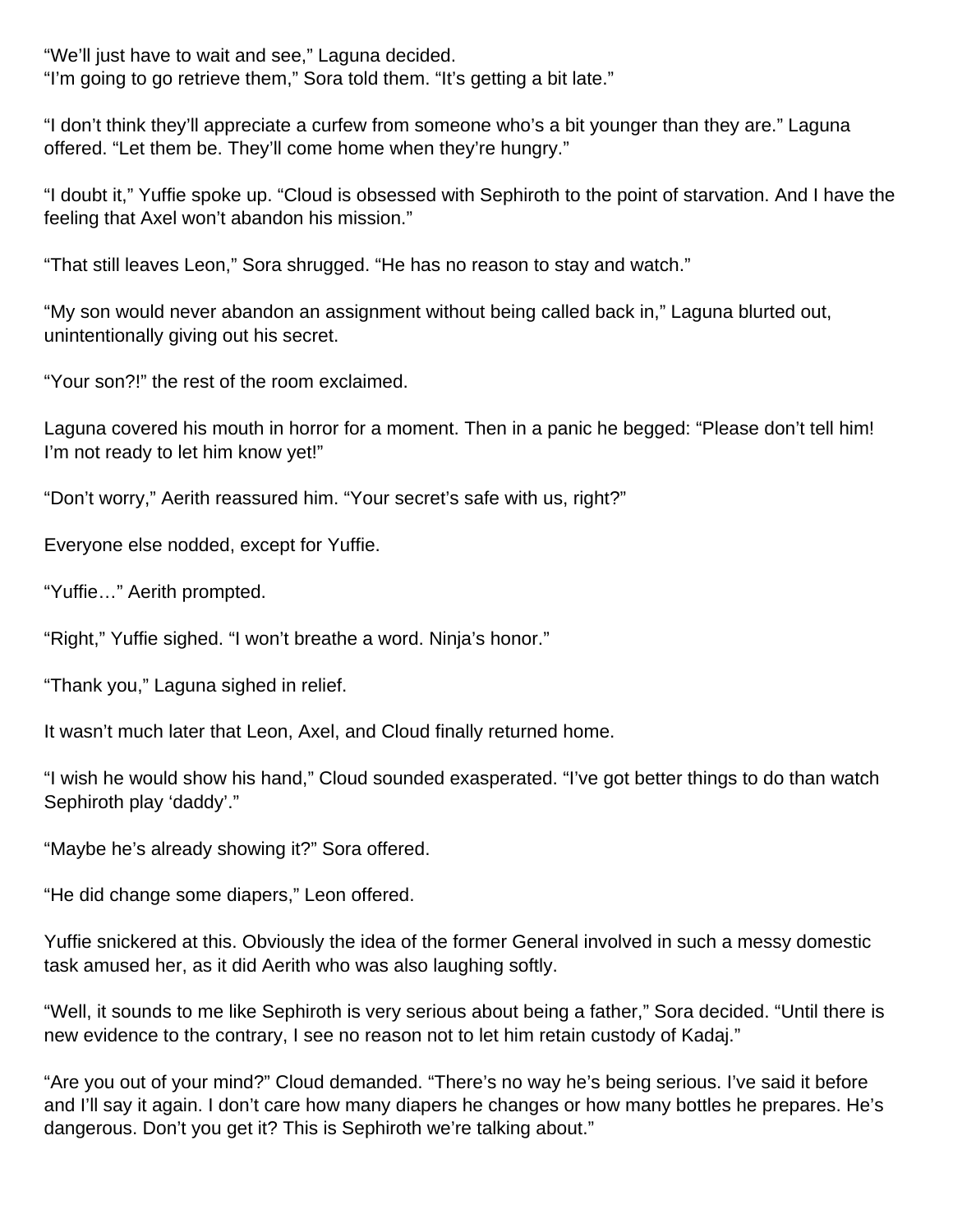"We understand," Aerith said.

"So we're just going to wait until he kills the kid?" Cloud demanded.

"If he was going to kill Kadaj, I don't think he'd bother feeding him." Axel pointed out.

Cloud shook his head. "Somehow, I doubt he's decided to suddenly settle down and raise a family. I mean what's next? A wife? Who would have him anyhow?"

"As I recall there was a time when you would," Tifa offered from the doorway.

"Well, he cured me of that notion when he destroyed my home," Cloud said, pointedly.

"Maleficent might have him," Aerith offered.

"Now I feel even sorrier for Kadaj," Cloud sighed, shaking his head.

"Maleficent's alive?" Sora asked in amazement.

Cloud nodded. "She's changed a bit. Seems less evil somehow. But she's still a bit of a…"

"Cloud!" Aerith scolded, cutting him off before he could finish his sentence. "She claims that she was inspired by Riku's ascent from the darkness. She figured if a simple boy could pull off such a feat, then so could she."

"I'm glad," Sora smiled. "She did seem a lot nicer when I last saw her."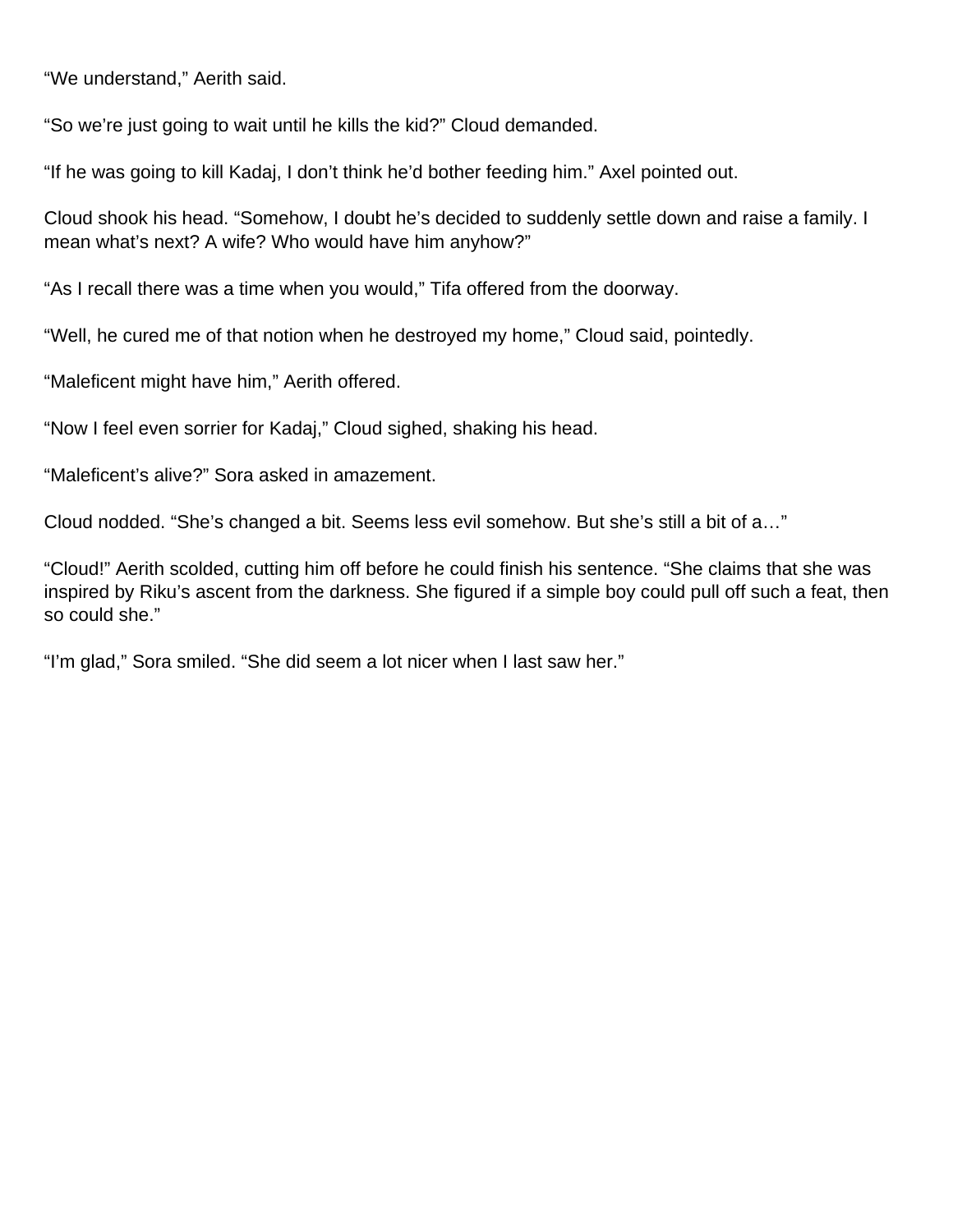<span id="page-13-0"></span>HEARTLESS HUNTER AXEL II: THE 7 REALMS OF KING RIKU (A/N: Seraphine appears courtesy of Saveena-001.)

-Chapter 6: Back To Destiny Islands-

"Take care, Sora," Aerith said, as Sora climbed onto the back of Axel's bike. Axel was already sitting astride the bike, revving the motor with an air of impatience.

"Come on," he said. "I made a promise to Demyx and it's time to fulfill it."

Sora nodded. "I need to get back to Riku as well."

"You're always welcome back," Cloud determined. "Who knows? Perhaps by the time you come back I'll have custody of little Kadaj?"

"Would you stop obsessing about that?" Aerith shook her head. "I don't know why, but my heart tells me he's perfectly safe with Sephiroth."

"Until things change, you're to leave Sephiroth alone," Sora told Cloud. "The last thing we need is someone antagonizing him."

"That won't be easy," Cloud admitted. "Sephiroth and I have been enemies for many years."

"That much is clear," Axel nodded. "But it's time to put that aside and consider what is best for little Kadaj."

"Well," Sora decided. "It's time we got going."

"Take care of yourselves," Aerith told them.

"Say 'hi' to all your friends for us," Yuffie added.

"We will," Sora promised as Axel pointed his motorcycle for a new dark portal leading back to Destiny Islands.

They raced through a swarm of Heartless, wiping out several of them with Keyblade and Chakrams, until they reached the other end of the portal and came out in the throne room of Riku's castle.

"Axel!"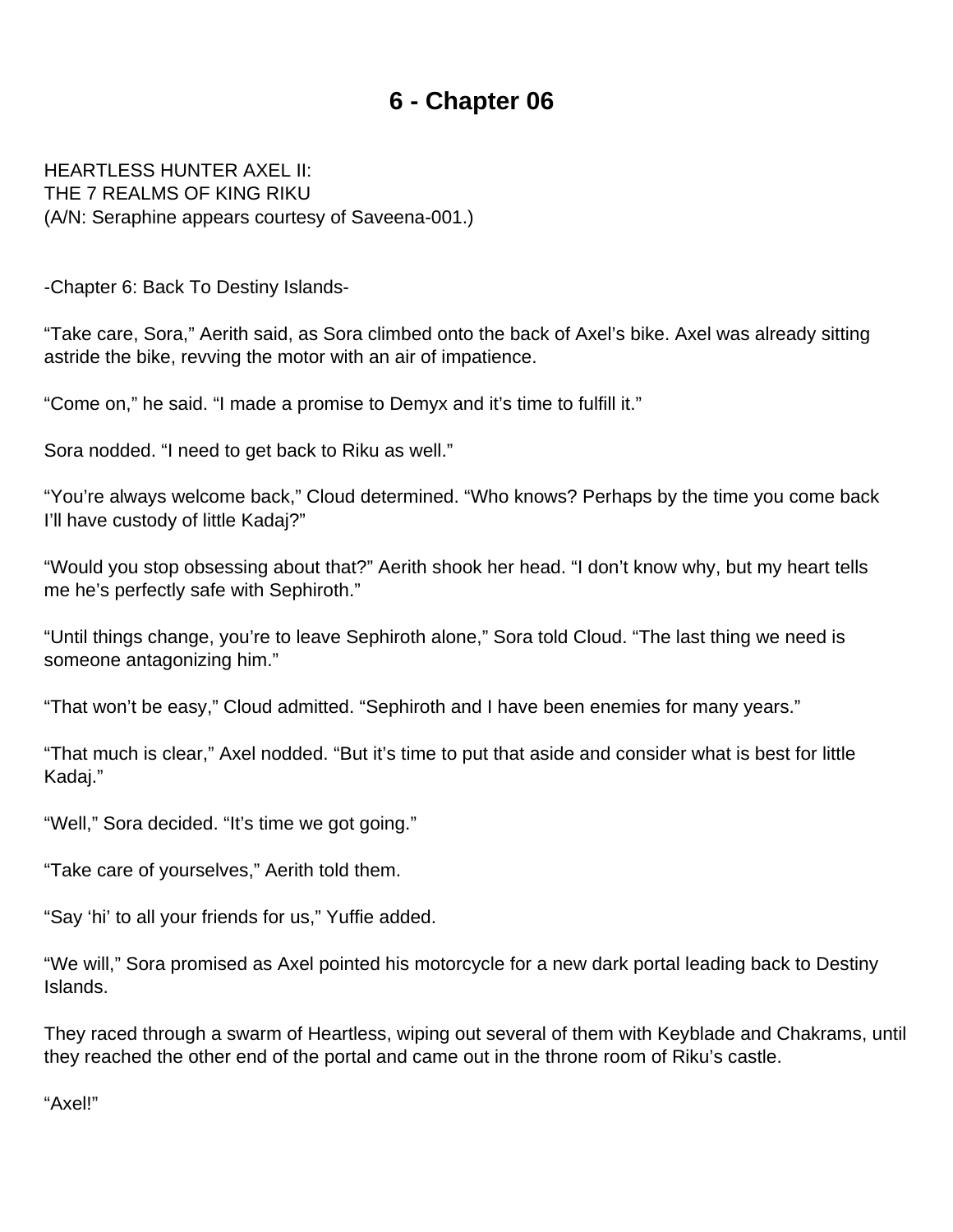"Sorry," Axel apologized, though Riku doubted he seriously meant it.

Demyx ran into the room and smiled widely.

"Why don't we head off into the kitchen?" Riku suggested. "I'm sure if we ask her nicely, the Reluctant Chef will whip up something tasty."

"Or we can have Axel make something…" Demyx suggested.

"No!" the others shouted in mock-horror.

"I'll ask Seraphine to do it," Sora offered.

"Hey, I'm the messenger!" Demyx pointed out.

Riku nodded to Demyx. "Go on, then."

Demyx nodded in reply and made his way to the kitchen to convey the King's request.

"Has King Riku found a chef yet?" Seraphine asked when Demyx walked in.

"Not yet," Demyx admitted. "Sorry."

Seraphine rolled her eyes. "How often must I remind him that I am a warrior, not a housewife. So what does bring you here?"

"Never mind," Demyx replied, timidly. "I'll make lunch."

Seraphine shook her head. "No, I'll do it."

"Thanks," Demyx smiled.

"It was nice of you to offer," Seraphine told him as she began making lunch. "How's Axel? Is he back yet?"

Demyx nodded. "He and Sora just got back. I'm a bit relieved, actually. Here, let me help you with that. It'll get done faster if we both work on it."

"Thank you, Demyx," Seraphine smiled. "That's very thoughtful of you."

"You're welcome," Demyx replied, blushing just a little as Seraphine gave him a kiss on the cheek.

"AHEM!" a voice came from the doorway.

Demyx turned and stared at the doorway in horror.

"Axel!"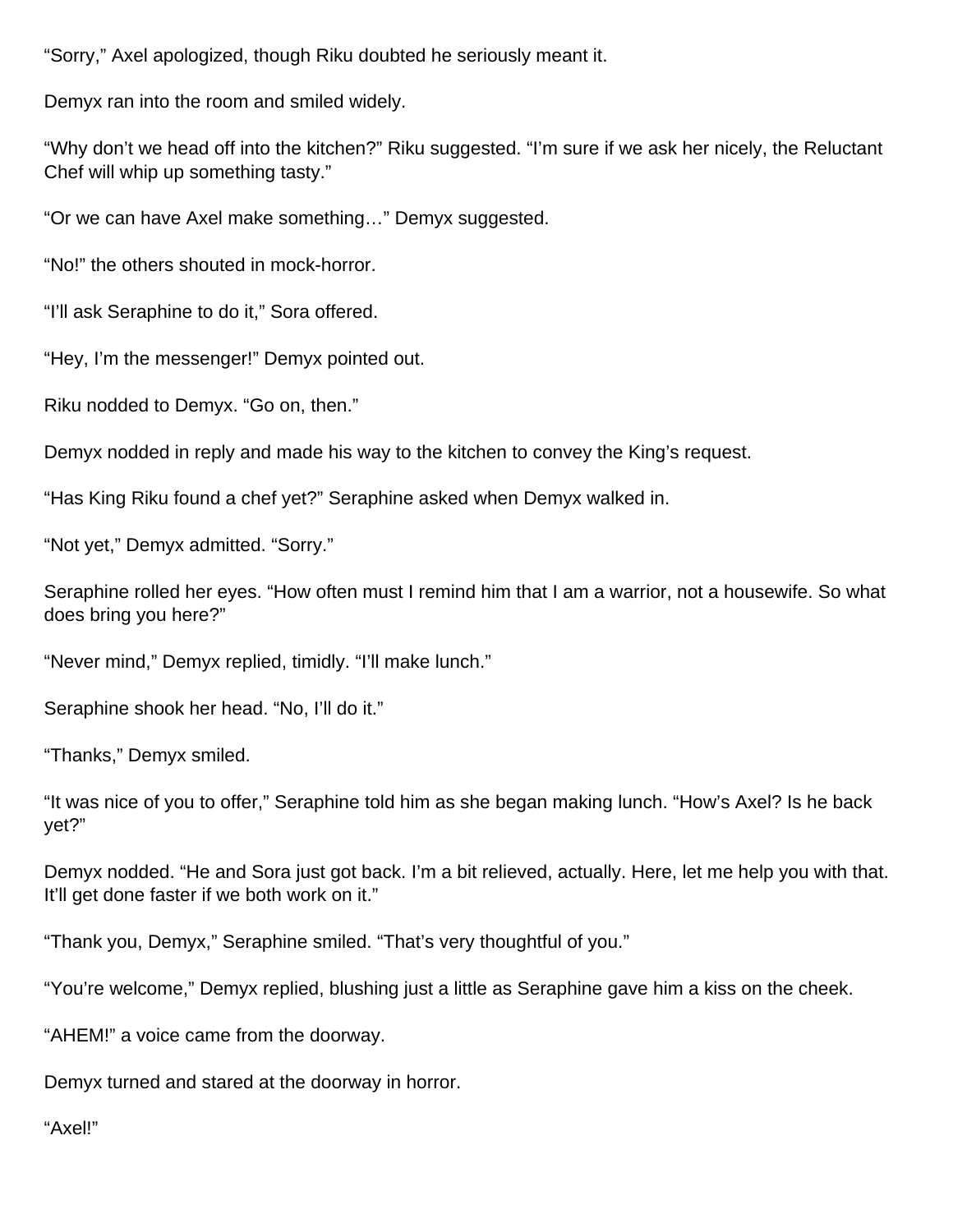<span id="page-15-0"></span>HEARTLESS HUNTER AXEL II: THE 7 REALMS OF KING RIKU (A/N: Seraphine appears courtesy of Saveena-001.)

-Chapter 7: Flames of Love-

Axel approached Demyx, giving Seraphine a look that was a mixture of amusement and slight jealousy.

"Demyx," he said. "Don't forget…" he lifted Demyx's hand and kissed the engagement ring the water-mage wore as a reminder that it was there, smiling into Demyx's eyes as he did so.

"I could never forget," a smile of relief and happiness spread across Demyx's face as he said this. "I can't help it if I used to belong to her as a kitten."

"And what a cute kitten you were," Axel said, playfully, as he remembered Edym.

"Axel!" Demyx laughed as Axel hugged him close. What he said next, however, was more solemn. "Take me with you next time."

"And what happens to Kajihana if we both die," Axel asked. "Look, I know you're not her mother. I wish you were."

"I'm more of a mother to her than Marluxia ever was," Demyx said, pointedly.

"I'm glad you feel that way," Axel smiled. "She needs you, Demyx. I won't be around forever."

"Don't say that!" Demyx protested. "You'll be around for a long time."

"That depends on Sephiroth," Axel said. "We're still keeping an eye on him. It's possible we'll be called back to Radiant Garden to fight him."

"Don't go," Demyx said, pointedly. "Stay with me. Stay safe."

"I can't ignore an order from the King."

Demyx frowned. "I don't care about orders. I just care about you."

"Shh," Axel held him. "Don't worry. I'm sure I won't be going for a long time."

"There's just one thing that confuses me," Demyx told him. "I thought you said that Aerith's adopted son was named Kadaj."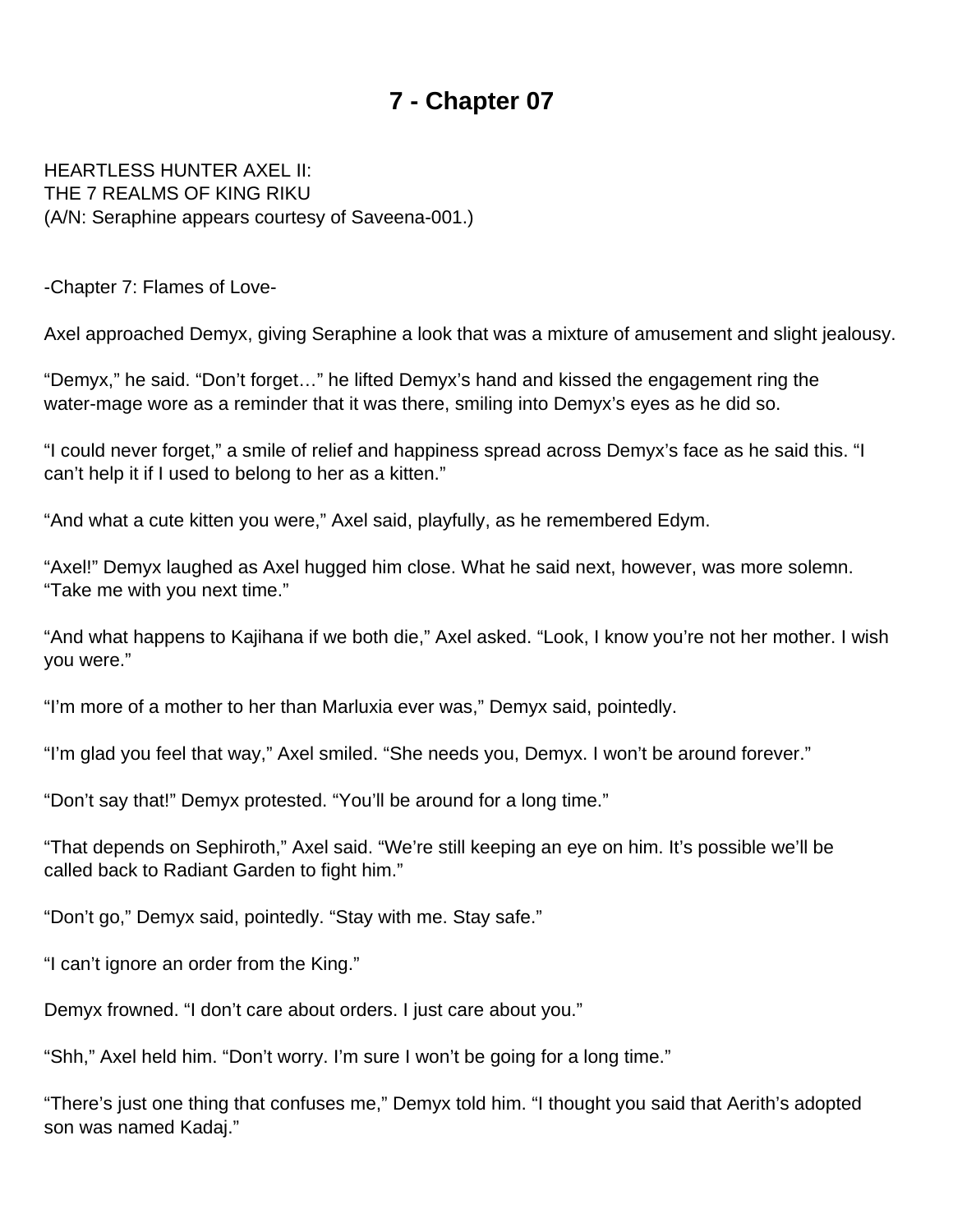"That's true," Axel replied.

"But Sephiroth's son is also named Kadaj?"

"Apparently," Axel shrugged. "We'll have to figure that one out later."

"Just write a letter to that Cloud guy and ask him," Demyx suggested. "Then you won't have to leave me again."

"Demyx," Axel said, "we can't always be together."

"Why not?" Demyx demanded. "Why do you always have to go away? You don't care anymore, do you?"

"That's not true!" Axel exclaimed, wondering what had come over the water mage. "I care very much about you. Demyx! I love you!"

"I'm beginning to find that hard to believe," Demyx grumbled as he literally stormed away, leaving Axel drenched to the bone on his hands and knees looking very pale.

"Demyx…" Axel whispered, sadly. "Why…?"

Then he shivered, as if some inner fire had gone out, and lay there as if dead.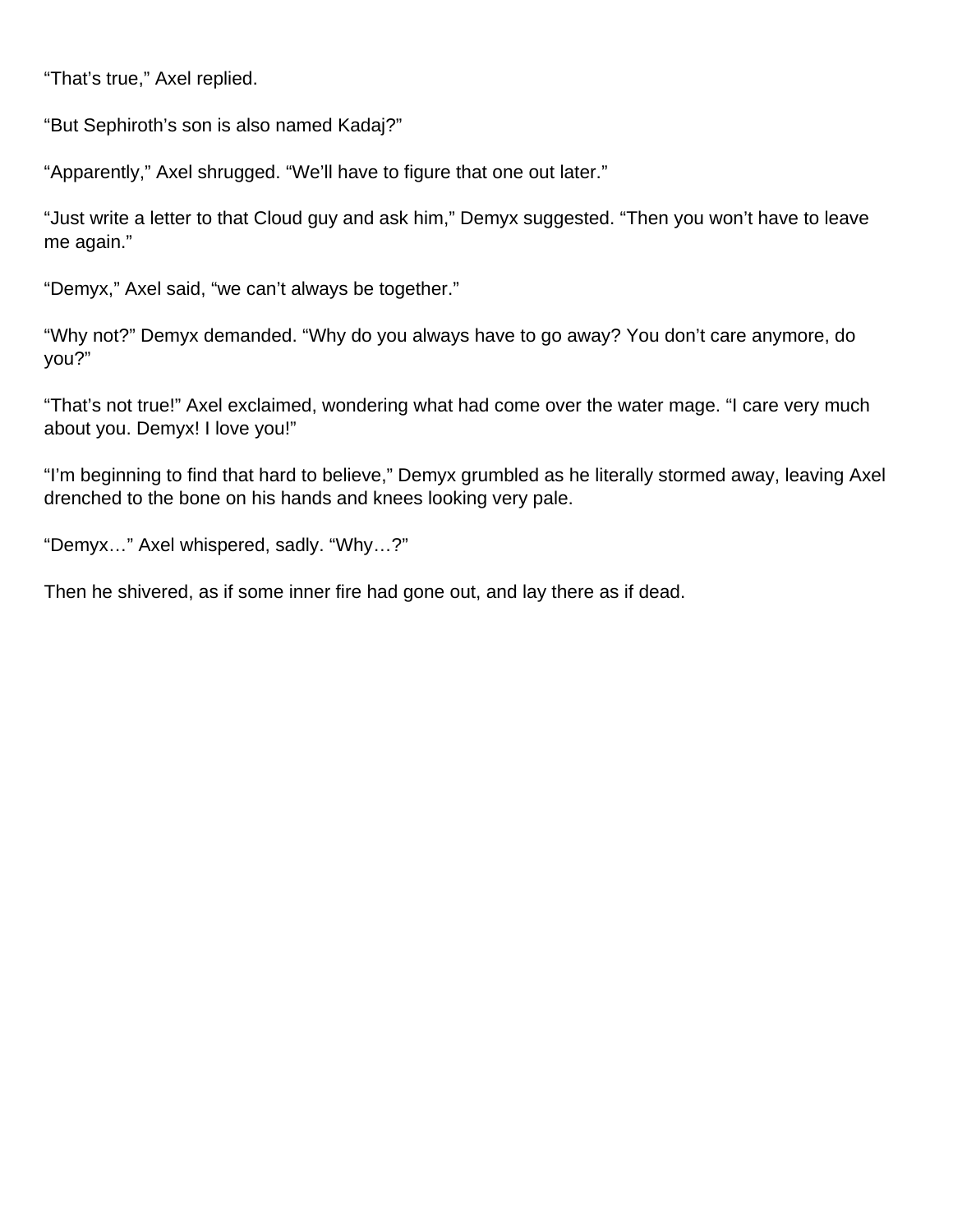#### **8 - chapter 08**

<span id="page-17-0"></span>HEARTLESS HUNTER AXEL II: THE 7 REALMS OF KING RIKU (A/N: Seraphine appears courtesy of Saveena-001.)

-Chapter 8: To Rekindle The Flame-

Seraphine rushed over to Axel and tried to revive him. But the drenched fire mage did not respond to her words, or to being shaken by her. Worried, she summoned the castle physician.

"It doesn't look too good," the doctor said, once Axel was abed. "Unless we can rekindle his inner flame somehow, Axel will die."

"Couldn't we just set him on fire or something?" Kajihana asked.

"It doesn't work that way," the doctor told her.

"Then why did the rain Demyx caused do this?"

"The kind of rain that Demyx, or any water mage, creates is not the same as that which falls from the sky during a normal storm," the doctor explained. "It's more like the spirit of rain. It has an ethereal quality that can permeate a person's inner being. Not just their skin."

"And that's what made papa sick?" Kajihana asked.

The doctor nodded. "I'm afraid so."

Kajihana felt torn. She liked Demyx a lot. But she loved her papa, and Demyx had made him sick.

With tears in her eyes, she rushed to find Demyx, hoping she could talk him into at least visiting Axel at his sickbed.

She found Demyx in the castle garden sitting on a stone bench and staring, distractedly, at a flower.

"Papa is dying," she told him, with tears in her eyes. "Please, Demy. Please help him. Don't let my papa die!"

Demyx leapt to his feet. "Take me to him!" he cried out.

Kajihana led the way to the castle infirmary and into the room where Axel was resting.

"Axel!" Demyx cried out in alarm. "Axel, I'm sorry. Come on! You're going to be alright."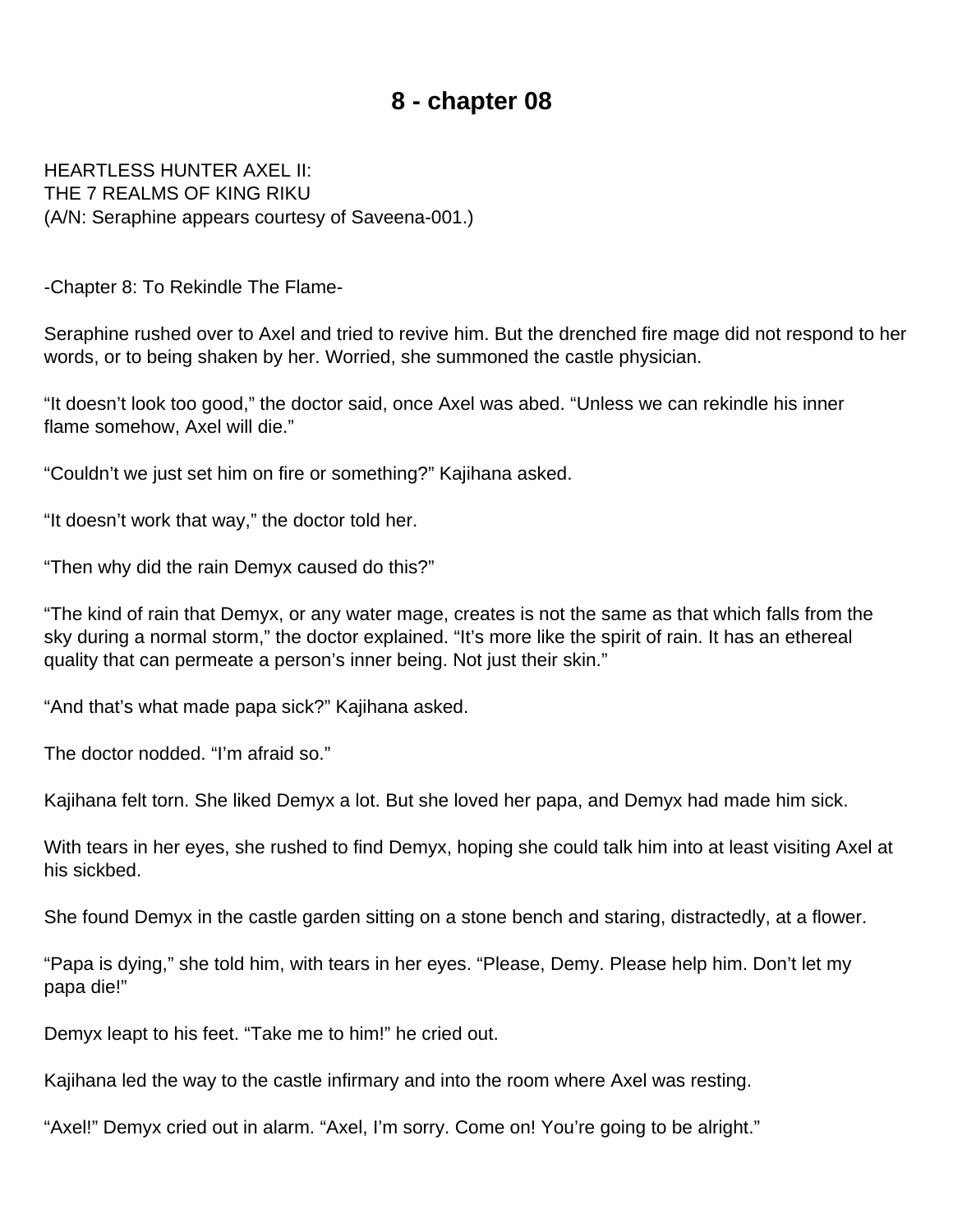"No," the doctor shook his head. "He's not. Unless we can rekindle his inner flame somehow, he will die in two days."

"How do we cure him?" Demyx asked. "Please? There must be some way."

"We have to find ethereal flame. Only that can save him," the doctor explained. "You must find a world where it exists."

"I'll ask the King," Demyx decided as he left the room and made his way to the throne room.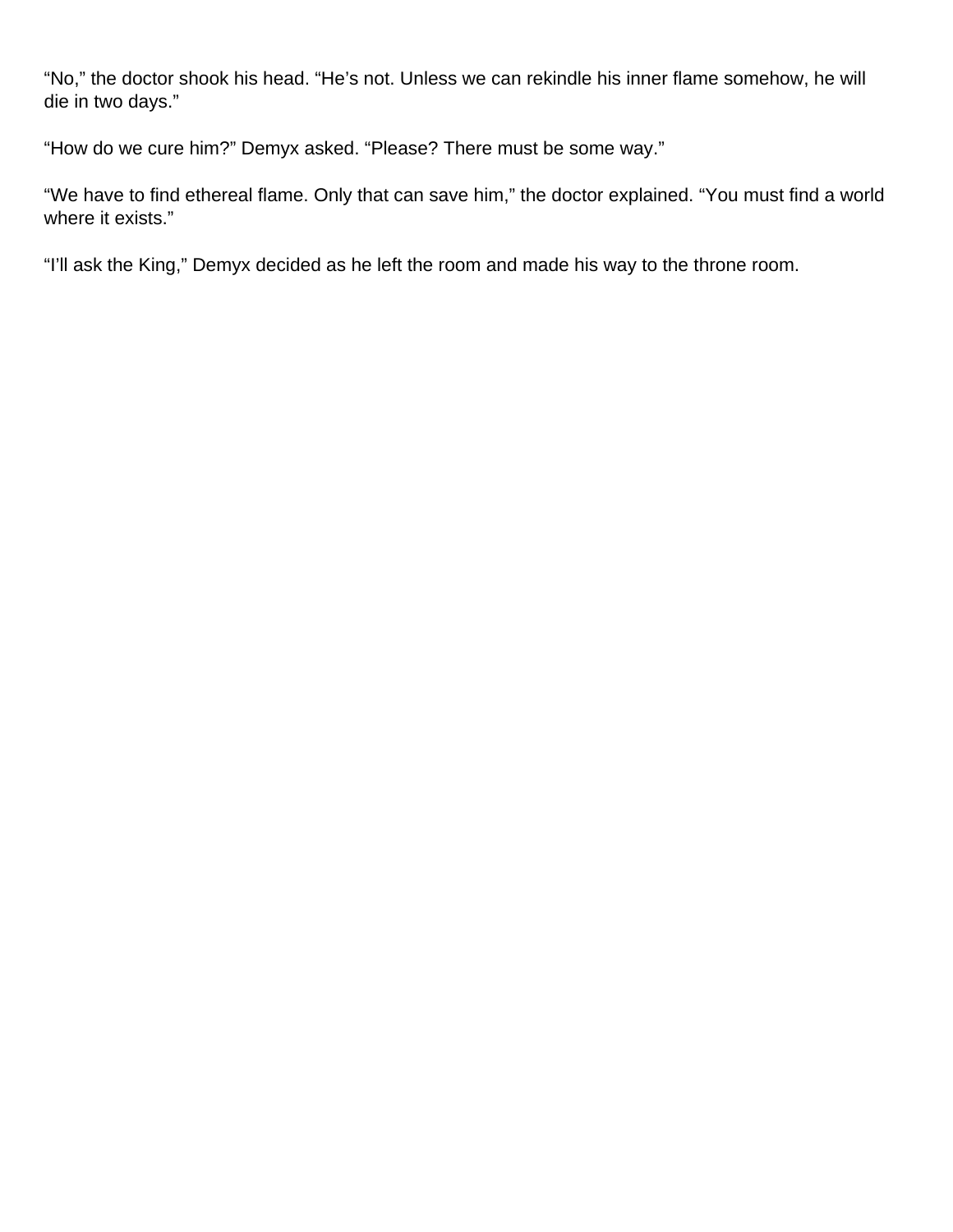<span id="page-19-0"></span>HEARTLESS HUNTER AXEL II: THE 7 REALMS OF KING RIKU (A/N: Seraphine appears courtesy of Saveena-001.)

-Chapter 9:

King Riku was in the castle library looking over Ansem's old notes when Demyx approached him.

"I've done something horrible," Demyx confessed. "Because of me Axel is going to die unless I can find ethereal flame. Trouble is, I don't know where to look. I don't want to go to the Underworld. Something in my heart tells me that even if there is ethereal flame there, it would enslave Axel to Hades, and I'd rather have Axel dead than suffer such a fate."

Riku considered the matter. "No," he agreed. "The Underworld is not the place to look. I've only been King of my worlds for a short time, so I don't know which places might have it. Let me ask King Mickey."

Riku closed his eyes and reached out to his friend.

~Your majesty,~ he thought, ~I need to know which of the worlds I have sovereignty over contains ethereal fire. Axel has been injured and his inner flame needs to be rekindled soon.~

There was a long silence before King Mickey finally replied.

~There is a small island off the coast of Destiny Islands,~ he told Riku. ~There you will find the remnants of a small tribe of elementalists.~

 $\sim$ The Kajizuko, $\sim$  Riku remembered from his schooling.  $\sim$  But I thought they were extinct. $\sim$ 

~Then you don't know.~

~Know what?~ Riku asked. ~Nobody's ever seen a Kajizuko. They pretty much keep to themselves.~

~But you have seen one,~ King Mickey told him.

~Who?~ Riku asked.

 $-\text{Axel}$ .

~Of course!~ Riku exclaimed. ~I should have known! I assume then that his marks are of a tribal nature?~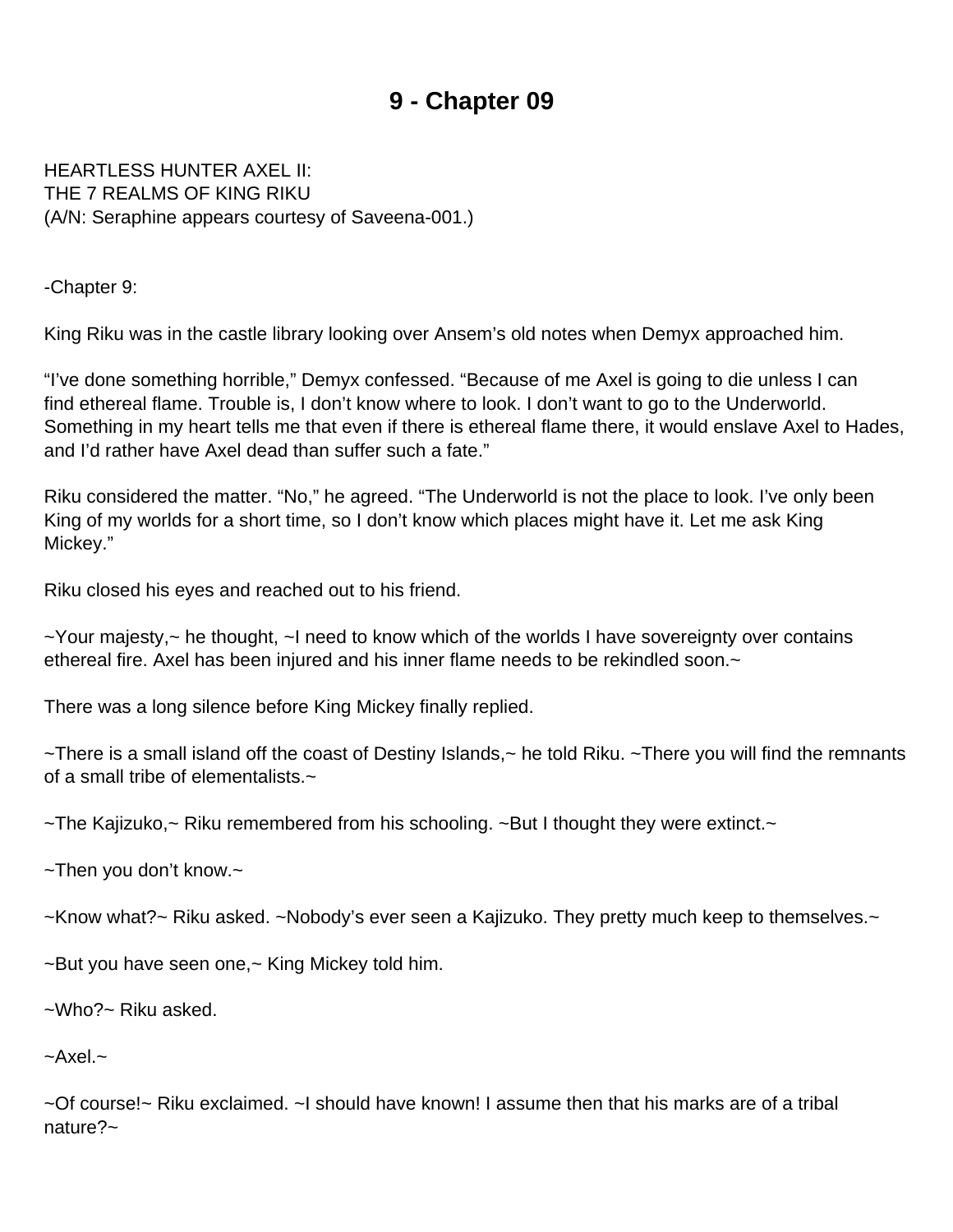$\sim$ He received them at his coming of age ceremony just before he became a Nobody. $\sim$ 

~What happened to the rest of the tribe?~

~Axel was hunting at the time, so the Heartless never found the rest of his people.~ King Mickey explained.

~I'll let Demyx know,~ King Riku told King Mickey. ~Thank you.~

Demyx watched restlessly as Riku sat there with his eyes closed. When King Riku finally opened his eyes, he felt a moment of relief.

"I hope you have good news for me," he said.

"I believe I do," Riku told him. "You can find the ethereal fire on this world, on an unnamed island just off the coast of Destiny Islands. There you will find a group of people called the Kajizuko. You might be interested to know that they are Axel's tribe."

Demyx nodded, quietly. "Thank you," he said, gratefully.

"You'll find the island off the Southern Coast," Riku told him. "Hurry. You don't have much time."

Demyx took a deep breath, then turned and left for the coast. When he got there, he spotted the island in question. He steeled himself for the journey, then opened a dark portal and made his way to the unnamed island.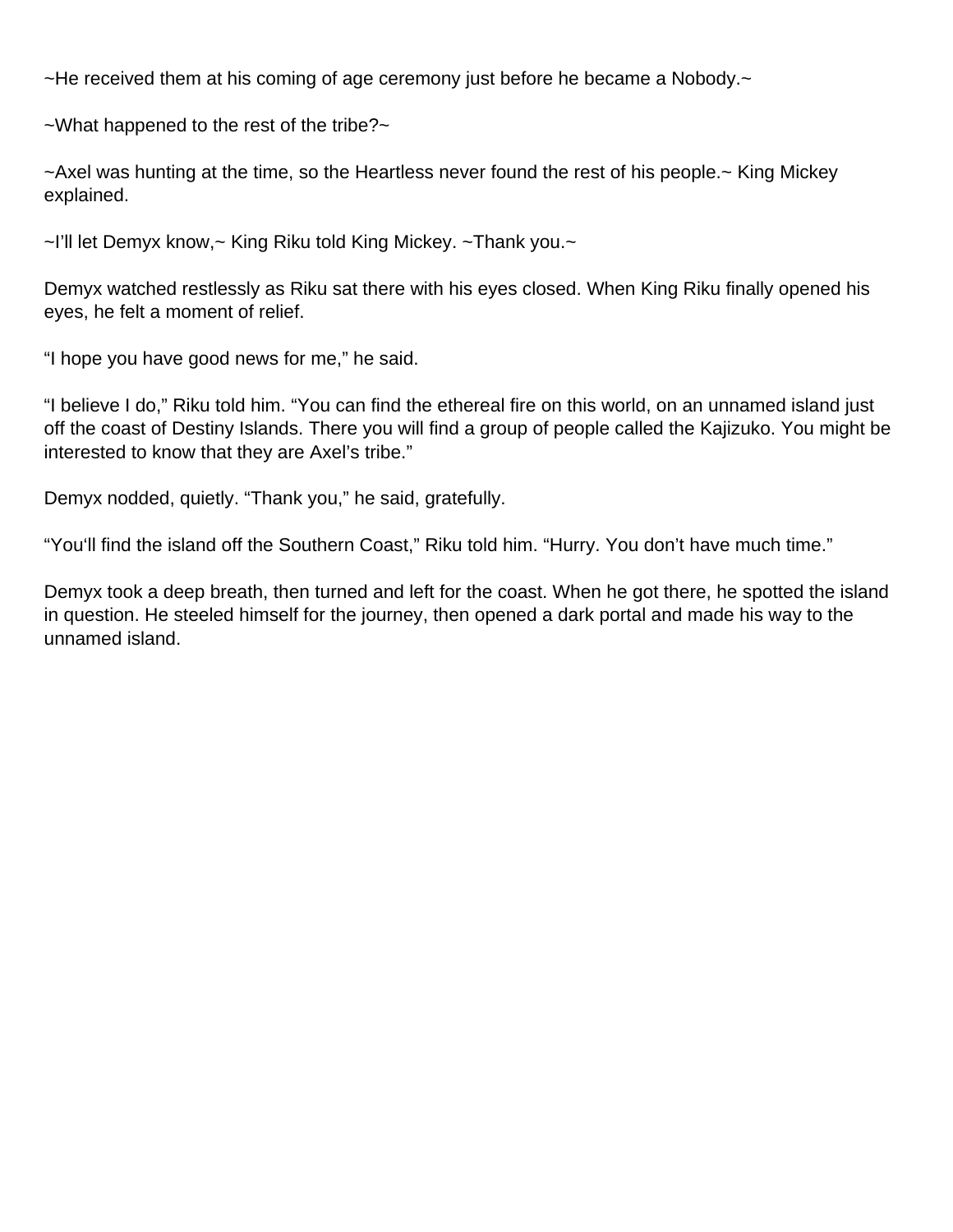<span id="page-21-0"></span>HEARTLESS HUNTER AXEL II: THE 7 REALMS OF KING RIKU (A/N: Seraphine appears courtesy of Saveena-001.)

-Chapter 10: In The Land of the Kajizuko-

Demyx stepped onto the shore of the unnamed island. He looked around, but could find no sign of life, except for the occasional animal that peeked out from the foliage at the edge of the beach.

Beyond the foliage was a range of mountains which seemed to span the entire island. Demyx was tempted to simply travel by portal and bypass them entirely. But he decided that he didn't dare risk a sudden appearance in the middle of an unknown tribe. They might not take too kindly to such an abrupt arrival.

He considered simply reappearing just out of their line of vision. But there was no guarantee that he wouldn't accidentally end up coming out of the portal just in front of a hunter. So the best course of action, he decided, was to just put up with the mountains and hope it didn't too long to navigate them.

He made his way, carefully, through the mountains, grateful for the path that seemed to lead all the way through them.

But just when he thought he would get through with no problems, he came upon a large mountain which blocked his path.

He stood there for several long moments, wondering how he would get beyond this last obstacle.

Then, remembering why he was there, he began to scale the mountain, hoping that the way down would be as easy as the way up appeared to be.

He was on his way down the mountain when he slipped and skidded to the bottom. Fortunately, he hadn't been far up the mountain when he'd lost his footing, and all he got for injuries was a badly twisted ankle.

He limped toward a column of smoke until he spotted the tribe's encampment.

He paused to work out the best strategy for introducing himself to the Kajizuko. Then decided to just make himself known and hope for the best.

But before he could take a step, a hand tapped him on the shoulder.

"Why have you come here?" a man asked. He had marks under his eyes that were the same as Axel's,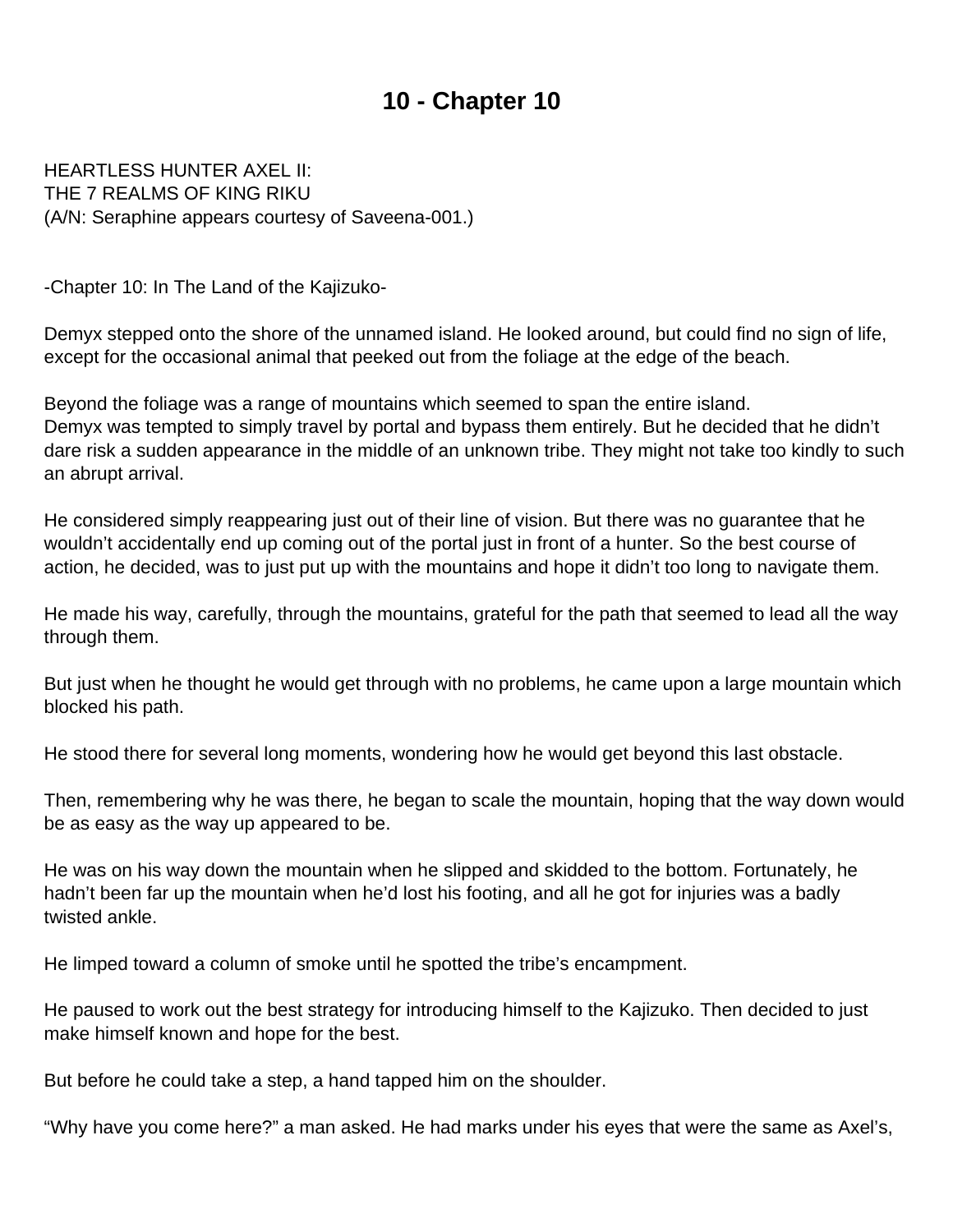and his hair was just as red, but with streaks of grey throughout.

"I seek the ethereal flame," Demyx explained. "I need it to cure a dear friend of mine. Please. Unless I find it, Axel will die."

"Axel?" the man asked. "My Axel?"

"Your Axel?" Demyx asked. "Excuse me? But what do you mean your Axel?"

"He is my son," the man explained.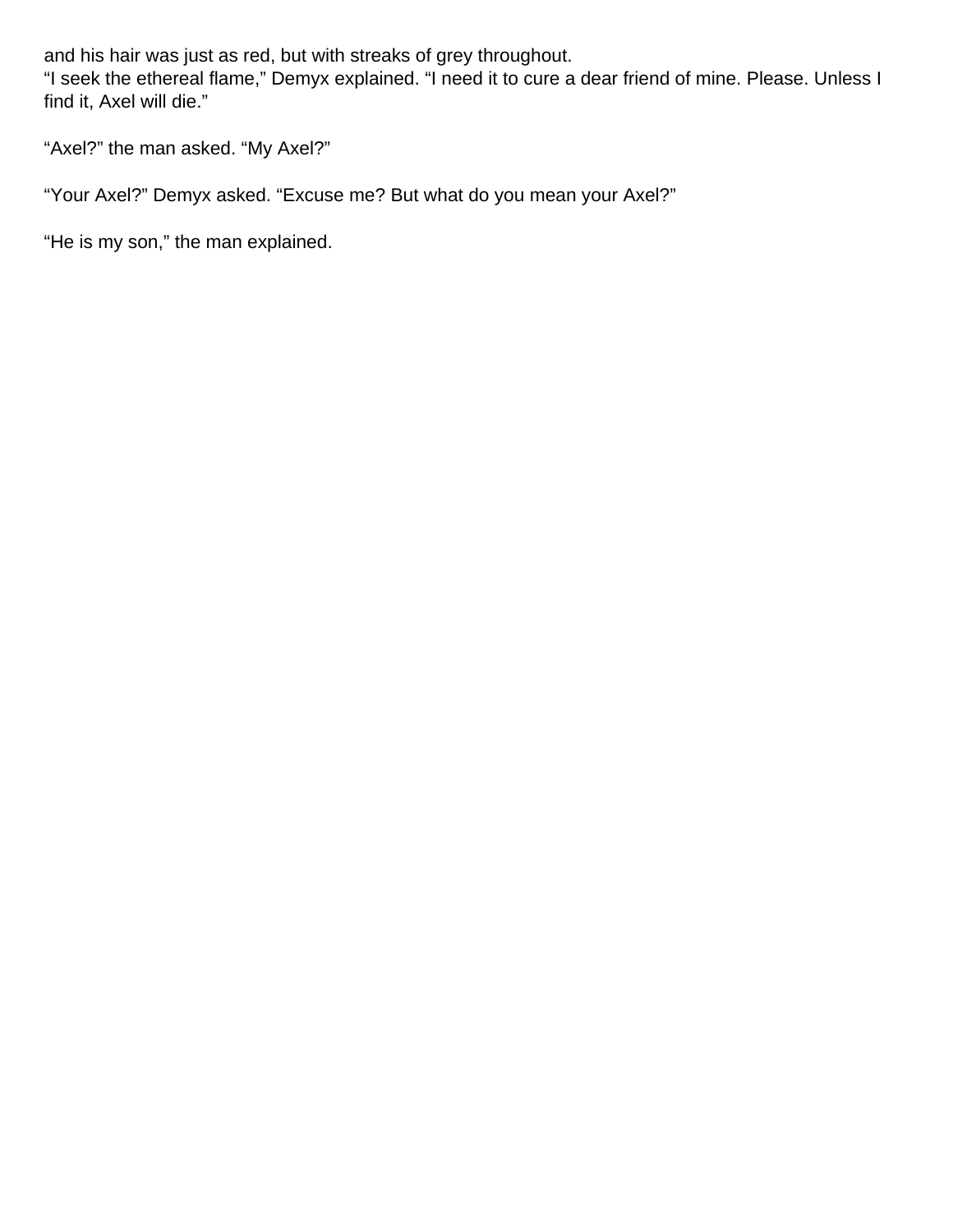<span id="page-23-0"></span>HEARTLESS HUNTER AXEL II: THE 7 REALMS OF KING RIKU (A/N: Seraphine appears courtesy of Saveena-001.)

-Chapter 11: Test Of The Water Mage-

"My name is Kasai," the tribesman told Demyx.

"You and your son have the same marks," Demyx noticed.

"They are bestowed upon the members of my family when they reach adulthood." Kasai told the water mage. "You said earlier that my son was dying. You also said he needed ethereal flame to survive. Do you know what ethereal flame does to a human being?"

"Your son isn't exactly human anymore," Demyx explained. "He's a fire mage."

Kasai smiled grimly. "What weapon does he wield?" he asked, showing Demyx a long dagger which had signs of having been alit many times.

"Chakrams," Demyx replied.

"Come, let me show you something."

Kasai led Demyx down a long passage through the woods until they reached a clearing wherein sat a temple. He motioned for Demyx to follow him inside.

There in the middle of the temple, stood a statue of a man. He had waist-length hair fanned out like flames and marks like flames framing the sides of his eyes. In his hands was a pair of chakrams identical to the ones that Axel favored.

"His name is Kajikaze," Kasai told Demyx. "The legends say that he was the first of the Kajizuko tribe. He ascended to godhood because of his courage and loyalty, and it was he who provided the tribe with the ethereal flame. It was he who ascribed to us our rite of passage and the tests we give to those who seek to attain the flame."

"And I must pass this test or Axel will die." Demyx realized. "His inner flame is fading. I can't let it go out."

"You care for my son," Kasai guessed correctly. He stood there for a moment, and Demyx worried that he had decided that Axel wasn't worthy of saving. Finally, Kasai spoke. "I can't say I approve of such… relationships. But I do care about Axel. So for his sake, I will recommend to the elders that you be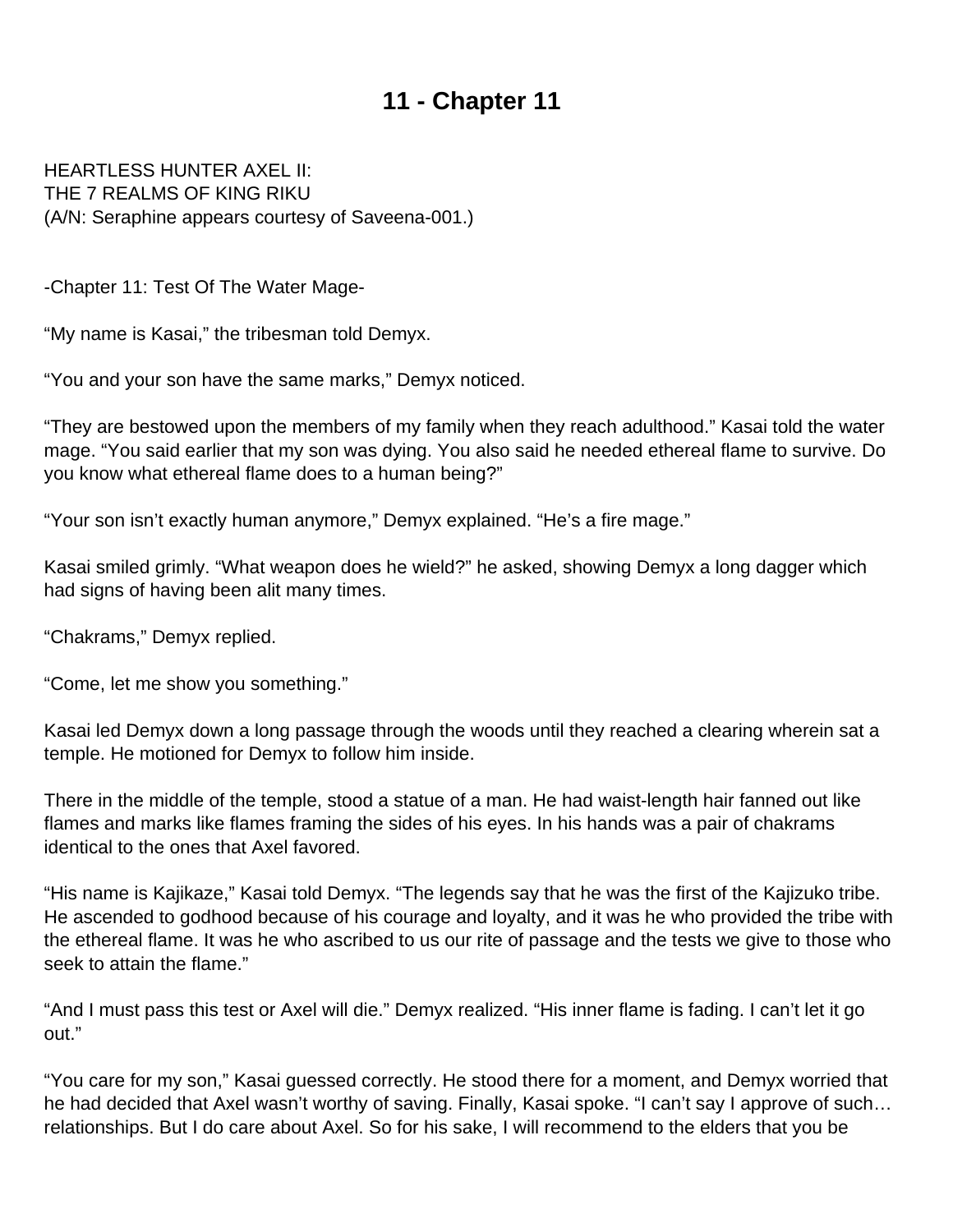allowed to undergo the test."

"Thank you," Demyx said, gratefully.

"Come, then," Kasai said as he led Demyx from the temple and back to the Kajizuko village.

Demyx followed the older man until they reached the village.

He marveled at the small village, which consisted mainly of small stone houses arranged in a circle. He watched a weaver woman at work for a moment, impressed by the patterns she created in her craft.

Nearby, a man sharpened daggers with a smooth stone. He looked up at Demyx with a stare of mild distrust.

"You're a stranger here," Kasai explained. "Our people don't meet a lot of outsiders, so we're not inclined to trust them."

He led Demyx to a man who bore the same eye marks as those of the statue.

"This is Hisochi, our tribal elder." He said. He bowed before Hisochi then spoke.

"My elder," he said, quietly. "Axel has been given the Chakrams. But he is ill. This young man has come to acquire the ethereal flame to cure him."

"Will you undergo our test?" Hisochi asked, sternly.

"Whatever it takes to save Axel," Demyx vowed.

"Then rest up. The test is rather grueling. It will take all of your strength and courage."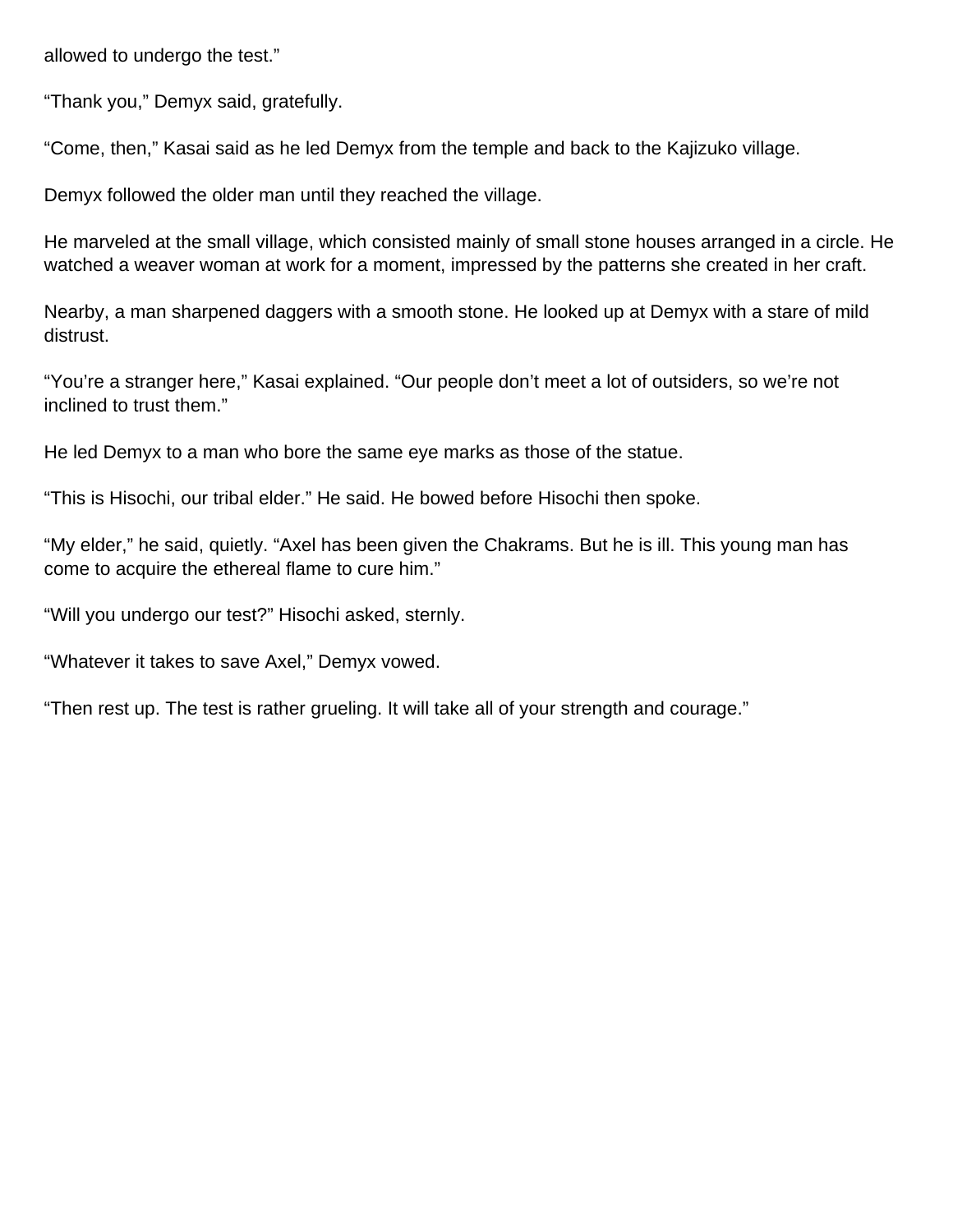<span id="page-25-0"></span>HEARTLESS HUNTER AXEL II: THE 7 REALMS OF KING RIKU (A/N: Seraphine appears courtesy of Saveena-001.)

-Chapter 12: Test Of The Water Mage 2: Demyx's Trial-

Demyx was awakened after a couple of hours. A tribeswoman was crouching beside him. Her eyes were marked in the same way as the tribal elder's, but she was much younger.

"I'm Hisochiko," she said. "I am the granddaughter of the tribal elder. He has asked me to tell you that it is time for you to begin your test."

Demyx got up from the mat, which he realized was what the weaver woman had been making. He followed Hisochiko a cave where the tribal elder and Kasai were awaiting him. The cave seemed normal enough.

"You must enter the cave and bring me one of the rubies from the rear wall for my granddaughter's necklace," Hisochi told Demyx. "Do this, and you will be given a portion of ethereal fire for Axel. Fail, and you will not live to see him die."

Demyx stepped forward toward the cave. But before he could enter, a wall of fire rose up before him. Just beyond it, another rose a little bit later. Demyx watched them for a few minutes, then he realized that they must rise and fall in a pattern. If he could work out the pattern, he could achieve his goal. He watched and timed each flare up, until he was sure he knew when each fire would arise.

He moved forward, timing his steps until he was at the mouth of the cave. He wouldn't have time to stop between flare ups. The firewalls rose up too fast for that. He would simply have to slow down and speed up in time with them and hope for the best. When the first wall of flames lowered, he began to run. He made it through until he reached the last wall. It flared up before he could pass through. There was nothing for it but to dive through the flames and hope that his speed through them would be enough to prevent him from being burned alive.

He made it through a bit singed but alive. The rubies were embedded in the wall. He selected one and removed it from the wall. As he did so, the walls of flame all rose up simultaneously. He waited for them to lower, but they did not. Realizing that there was no way out but to run through each wall of flame and hope for the best, he drew a breath and steeled himself for the dangerous run back out of the cave. Nodding to himself, he ran as fast he could through each wall of flame, fearing with each passage that he would be set alight.

Somehow, he passed through with only minor burns.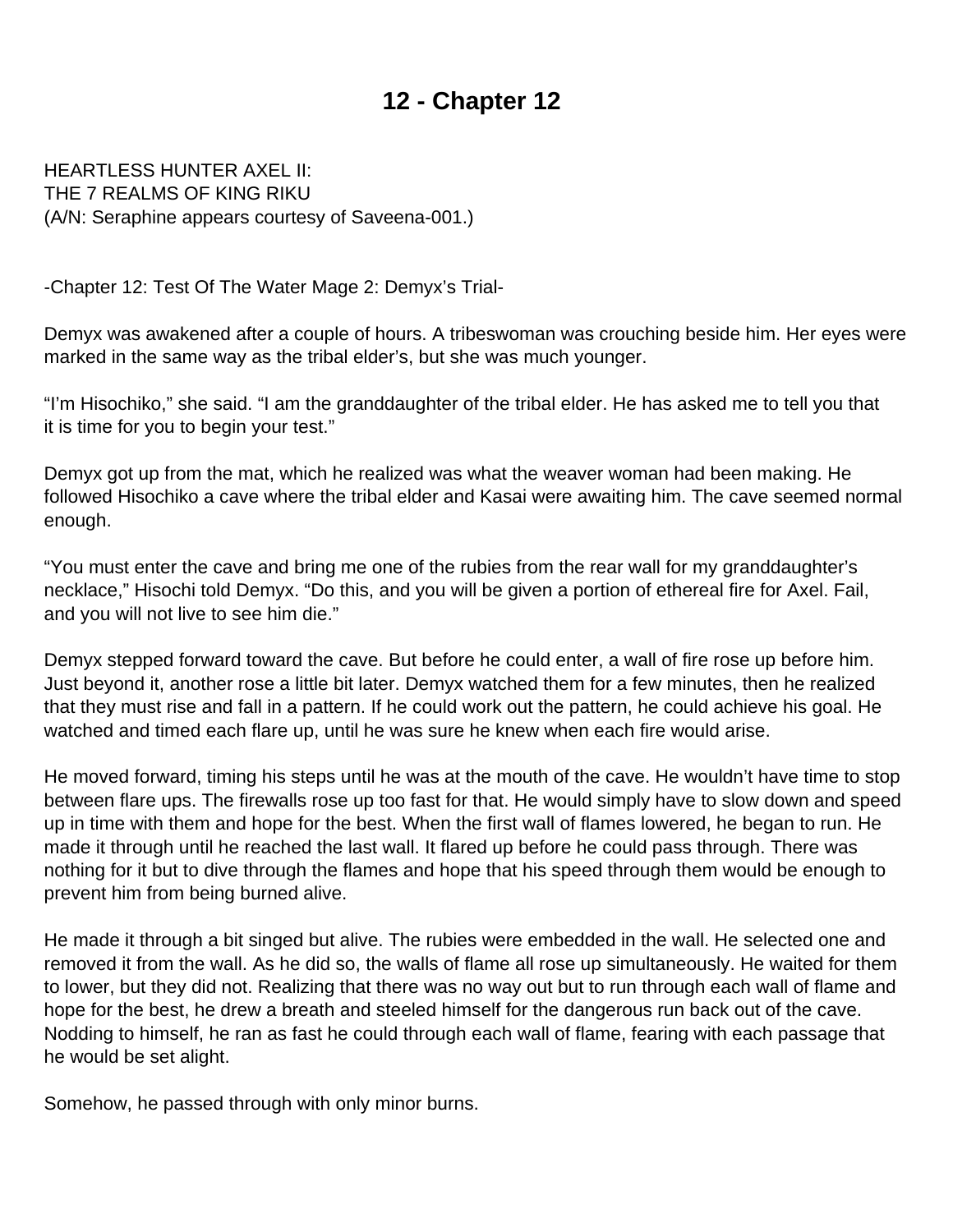The tribal elder nodded approvingly as Demyx handed him the ruby. "Well done." He motioned for Demyx to follow him.

Demyx followed him back to the temple.

"Great Kajikaze," Hisochi beseeched the statue. "This outsider has completed the trial set before him. Please grant him a portion of the ethereal fire."

He closed his eyes in prayer. A moment later, he opened a hidden door in the floor of the temple and descended into it. Demyx realized that he was not meant to follow and awaited his return.

Several minutes later, the tribal elder returned with a clear ball within which danced flames which seemed almost transparent one moment, then brilliant red the next.

"Take this to Axel," he told Demyx. "This will cure him. When he is cured, tell him he must return to the tribe. The outside world is no place for a Kajizuko."

Demyx thanked the tribal elder for the ethereal flame, and began his journey back to Riku's castle.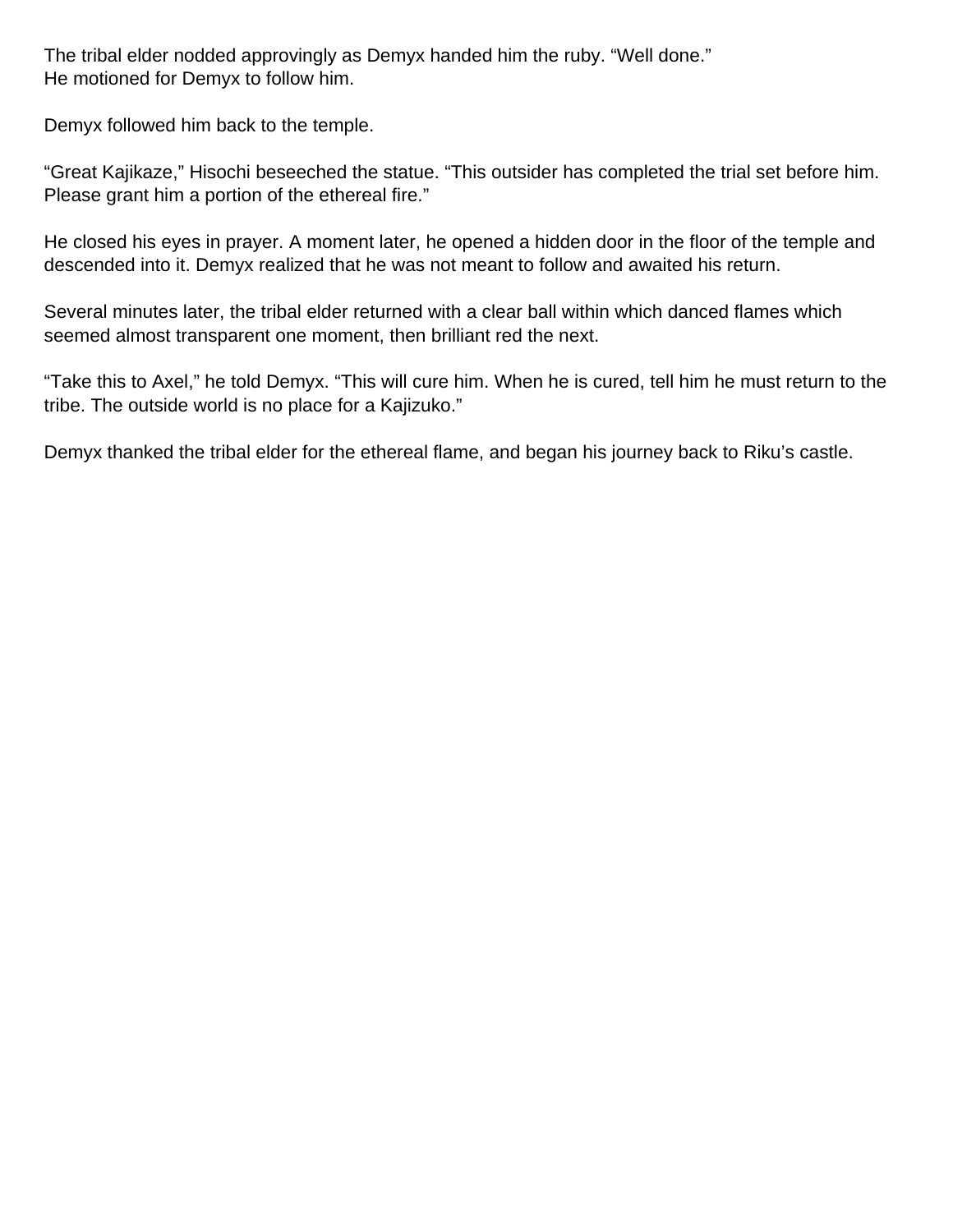<span id="page-27-0"></span>HEARTLESS HUNTER AXEL II: THE 7 REALMS OF KING RIKU (A/N: Seraphine appears courtesy of Saveena-001.)

-Chapter 13: Return To Riku's Castle-

Once Demyx was far enough away from the Kajizuko village, he opened a dark portal and stepped through it, coming out the other side just in front of Riku's castle. Without a moment to waste, he made his way to the infirmary and into Axel's room.

"Here," he said, handing the ethereal fire to the castle physician.

The doctor placed the sphere on Axel's chest and carefully opened it. The flames sank slowly into Axel, leaving his skin slightly warmer but unmarked.

Those in attendance watched this in amazement until the tip of the last flame vanished into the fire mage's skin.

Axel's breathing slowly returned to normal. Demyx breathed a sigh of relief when he finally opened his eyes.

"I'm sorry, Axel," the water mage apologized. "Please, don't be mad."

"I'm not," Axel told him. "Demyx, I've told you before, I'll always come back to you."

"You might not after what I have to tell you," Demyx sighed. He'd been debating about whether or not he wanted to deliver Kasai's message to his son. At first he hadn't wanted to. But the more he thought about it, the more he decided it would be best if he did. If Axel found out without him telling, the fire mage might become angry.

"Why?" Axel asked. "What could you possibly say to me that could ever separate us?"

"Your father wants you to return to your village."

"When did you go to my village? How did you even find out about it?"

"Your island is just off the South Coast," Demyx explained.

"I had no idea we were so close to my original home," Axel said in wonder. "When I grew up there, we never passed the mountains."